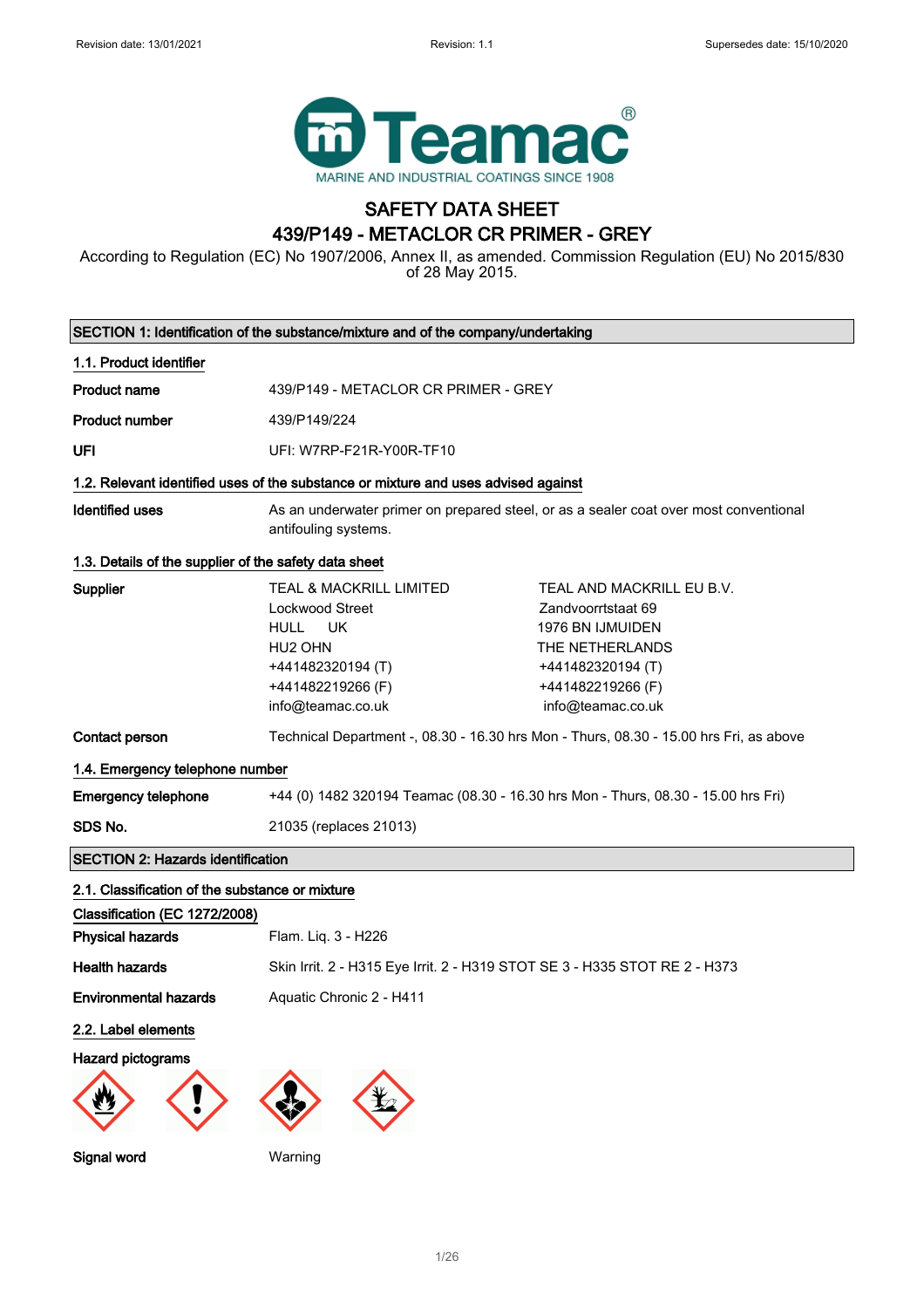| <b>Hazard statements</b>          | H226 Flammable liquid and vapour.<br>H315 Causes skin irritation.<br>H319 Causes serious eye irritation.<br>H335 May cause respiratory irritation.<br>H373 May cause damage to organs through prolonged or repeated exposure.<br>H411 Toxic to aquatic life with long lasting effects.                                                                                                                                                                                                                                                                                                                                                                                                                                                                                                                                      |
|-----------------------------------|-----------------------------------------------------------------------------------------------------------------------------------------------------------------------------------------------------------------------------------------------------------------------------------------------------------------------------------------------------------------------------------------------------------------------------------------------------------------------------------------------------------------------------------------------------------------------------------------------------------------------------------------------------------------------------------------------------------------------------------------------------------------------------------------------------------------------------|
| <b>Precautionary statements</b>   | P101 If medical advice is needed, have product container or label at hand.<br>P102 Keep out of reach of children.<br>P210 Keep away from heat, hot surfaces, sparks, open flames and other ignition sources. No<br>smoking.<br>P260 Do not breathe vapour/ spray.<br>P271 Use only outdoors or in a well-ventilated area.<br>P273 Avoid release to the environment.<br>P280 Wear protective gloves/ protective clothing/ eye protection/ face protection.<br>P303+P361+P353 IF ON SKIN (or hair): Take off immediately all contaminated clothing.<br>Rinse skin with water or shower.<br>P305+P351+P338 IF IN EYES: Rinse cautiously with water for several minutes. Remove<br>contact lenses, if present and easy to do. Continue rinsing.<br>P501 Dispose of contents/ container in accordance with national regulations. |
| Supplemental label<br>information | EUH066 Repeated exposure may cause skin dryness or cracking.                                                                                                                                                                                                                                                                                                                                                                                                                                                                                                                                                                                                                                                                                                                                                                |
| Contains                          | XYLENE ISOMER MIXTURE, HYDROCARBONS, C9, AROMATICS                                                                                                                                                                                                                                                                                                                                                                                                                                                                                                                                                                                                                                                                                                                                                                          |
| statements                        | Supplementary precautionary P304+P340 IF INHALED: Remove person to fresh air and keep comfortable for breathing.<br>P370+P378 In case of fire: Use foam, carbon dioxide, dry powder or water fog to extinguish.<br>P403+P235 Store in a well-ventilated place. Keep cool.                                                                                                                                                                                                                                                                                                                                                                                                                                                                                                                                                   |

## 2.3. Other hazards

This substance is not classified as PBT or vPvB according to current EU criteria.

| <b>SECTION 3: Composition/information on ingredients</b> |                      |                                                      |
|----------------------------------------------------------|----------------------|------------------------------------------------------|
| 3.2. Mixtures                                            |                      |                                                      |
| <b><i>XYLENE ISOMER MIXTURE</i></b>                      |                      | 10-30%                                               |
| CAS number: 1330-20-7                                    | EC number: 215-535-7 | REACH registration number: 01-<br>2119488216-32-0000 |
| <b>Classification</b>                                    |                      |                                                      |
| Flam. Liq. 3 - H226                                      |                      |                                                      |
| Acute Tox. 4 - H312                                      |                      |                                                      |
| Acute Tox. 4 - H332                                      |                      |                                                      |
| Skin Irrit. 2 - H315                                     |                      |                                                      |
| Eye Irrit. 2 - H319                                      |                      |                                                      |
| STOT SE 3 - H335                                         |                      |                                                      |
| STOT RE 2 - H373                                         |                      |                                                      |
| Asp. Tox. 1 - H304                                       |                      |                                                      |
| Aquatic Chronic 3 - H412                                 |                      |                                                      |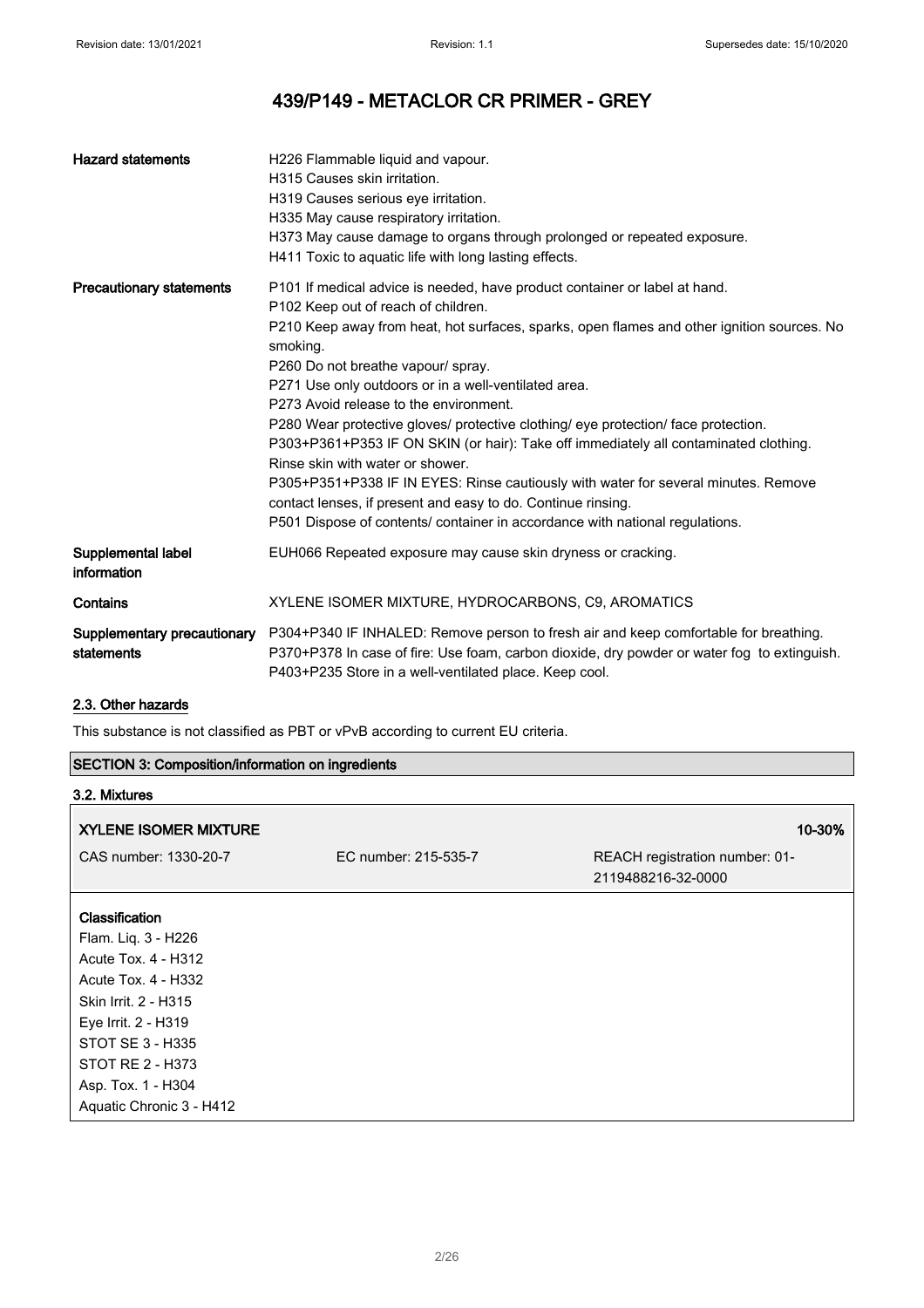| TRIZINC BIS(ORTHOPHOSPHATE)                                                                                                               |                          |                                   |                                                                                     | 10-30%   |
|-------------------------------------------------------------------------------------------------------------------------------------------|--------------------------|-----------------------------------|-------------------------------------------------------------------------------------|----------|
| CAS number: 7779-90-0                                                                                                                     | EC number: 231-944-3     |                                   | REACH registration number: 01-<br>2119485044-40-0000                                |          |
| M factor (Acute) = $1$                                                                                                                    | M factor (Chronic) = $1$ |                                   |                                                                                     |          |
| Classification<br>Aquatic Acute 1 - H400<br>Aquatic Chronic 1 - H410                                                                      |                          | N;R50/53                          | Classification (67/548/EEC or 1999/45/EC)                                           |          |
| <b>HYDROCARBONS, C9, AROMATICS</b>                                                                                                        |                          |                                   |                                                                                     | 5-10%    |
| CAS number: -                                                                                                                             | EC number: 918-668-5     |                                   | REACH registration number: 01-<br>2119455851-35-xxxx                                |          |
| Classification<br>Flam. Liq. 3 - H226<br>STOT SE 3 - H335, H336<br>Asp. Tox. 1 - H304<br>Aquatic Chronic 2 - H411                         |                          |                                   | Classification (67/548/EEC or 1999/45/EC)<br>Xn;R65. Xi;R37. N;R51/53. R10,R66,R67. |          |
| <b>XYLENE</b>                                                                                                                             |                          |                                   |                                                                                     | $1 - 5%$ |
| CAS number: 1330-20-7                                                                                                                     | EC number: 215-535-7     |                                   | REACH registration number: 01-<br>2119488216-32-xxxx                                |          |
| Classification<br>Flam. Liq. 3 - H226<br>Acute Tox. 4 - H312<br>Acute Tox. 4 - H332<br>Skin Irrit. 2 - H315                               |                          | Xn;R20/21,R65. Xi;R36/37/38. R10. | Classification (67/548/EEC or 1999/45/EC)                                           |          |
| HYDROCARBONS, C9-C11, <2% AROMATICS                                                                                                       |                          |                                   |                                                                                     | $1 - 5%$ |
| CAS number: -                                                                                                                             | EC number: 919-857-5     |                                   | REACH registration number: 01-<br>2119463258-33-XXXX                                |          |
| Classification<br>Flam. Liq. 3 - H226<br>STOT SE 3 - H336<br>Asp. Tox. 1 - H304                                                           |                          | Xn;R65. R10,R66,R67.              | Classification (67/548/EEC or 1999/45/EC)                                           |          |
| <b>ETHYLBENZENE</b>                                                                                                                       |                          |                                   |                                                                                     | $1 - 5%$ |
| CAS number: 100-41-4                                                                                                                      | EC number: 202-849-4     |                                   |                                                                                     |          |
| Classification<br>Flam. Liq. 2 - H225<br>Acute Tox. 4 - H332<br><b>STOT RE 2 - H373</b><br>Asp. Tox. 1 - H304<br>Aquatic Chronic 3 - H412 |                          | F;R11 Xn;R20                      | Classification (67/548/EEC or 1999/45/EC)                                           |          |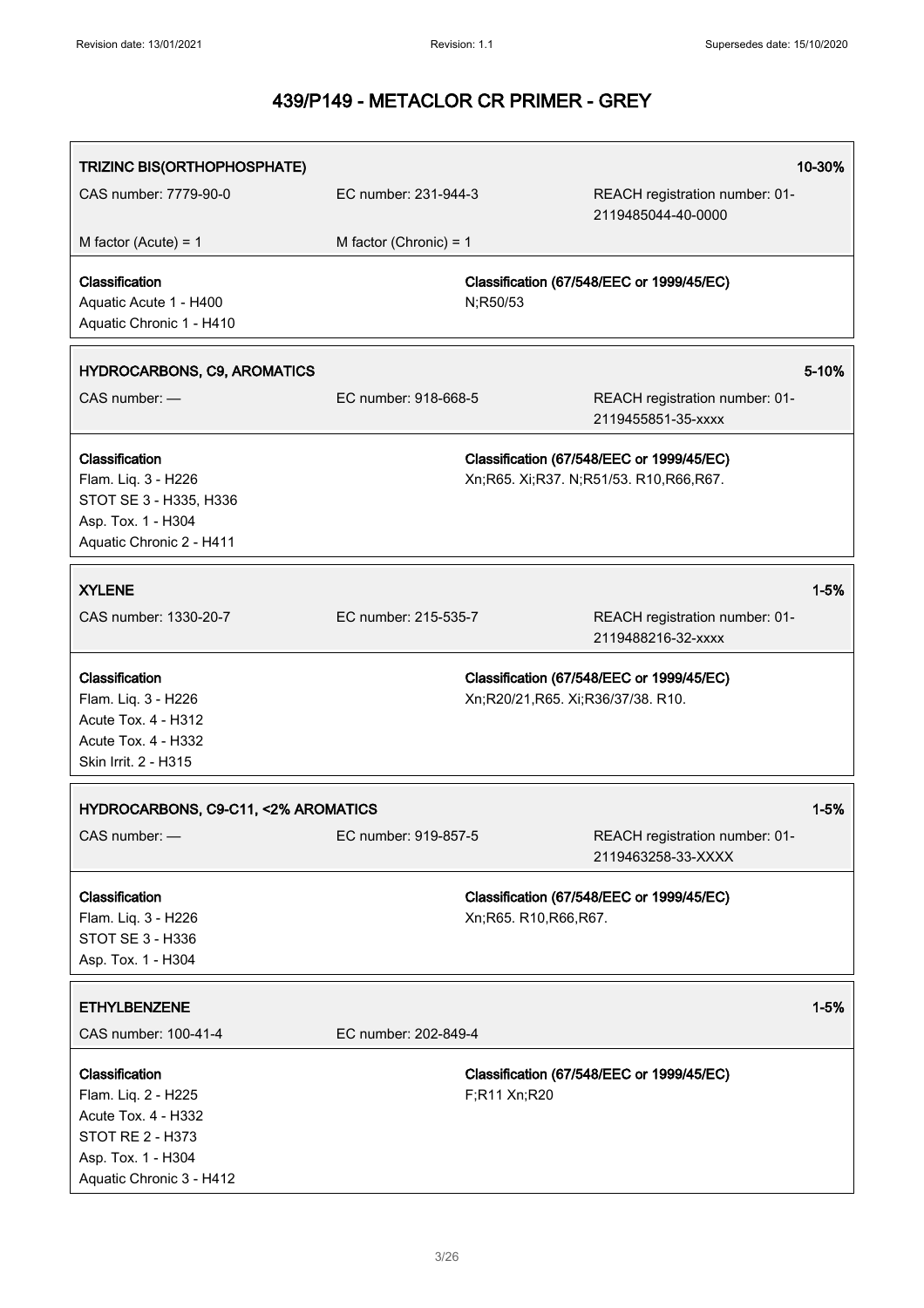| <b>Zinc Oxide</b>                                                                                                                                     |                          |                             |                                                      | 1% |
|-------------------------------------------------------------------------------------------------------------------------------------------------------|--------------------------|-----------------------------|------------------------------------------------------|----|
| CAS number: 1314-13-2                                                                                                                                 | EC number: 215-222-5     |                             | REACH registration number: 01-<br>2119463881-32      |    |
| M factor (Acute) = $1$                                                                                                                                | M factor (Chronic) = $1$ |                             |                                                      |    |
| Classification<br>Aquatic Acute 1 - H400<br>Aquatic Chronic 1 - H410                                                                                  |                          | N;R50/53.                   | Classification (67/548/EEC or 1999/45/EC)            |    |
| 2-METHYLPENTANE-2,4-DIOL                                                                                                                              |                          |                             |                                                      | 1% |
| CAS number: 107-41-5                                                                                                                                  | EC number: 203-489-0     |                             |                                                      |    |
| Classification<br>Skin Irrit. 2 - H315<br>Eye Irrit. 2 - H319                                                                                         |                          | Xi;R36/38                   | Classification (67/548/EEC or 1999/45/EC)            |    |
| <b>PHTHALIC ANHYDRIDE</b>                                                                                                                             |                          |                             |                                                      | 1% |
| CAS number: 85-44-9                                                                                                                                   | EC number: 201-607-5     |                             | REACH registration number: 01-<br>2119457017-41-0000 |    |
| Classification<br>Acute Tox. 4 - H302<br>Skin Irrit. 2 - H315<br>Eye Dam. 1 - H318<br>Resp. Sens. 1 - H334<br>Skin Sens. 1 - H317<br>STOT SE 3 - H335 |                          | Xn;R22 R42/43 Xi;R37/38,R41 | Classification (67/548/EEC or 1999/45/EC)            |    |
| Dipropylene Glycol Methyl Ether                                                                                                                       |                          |                             |                                                      | 1% |
| CAS number: 34590-94-8                                                                                                                                | EC number: 252-104-2     |                             | REACH registration number: 01-<br>2119450011-60-XXXX |    |
| Classification<br>Not Classified                                                                                                                      |                          |                             | Classification (67/548/EEC or 1999/45/EC)            |    |
| 2,6-Di-tert-butyl-p-cresol                                                                                                                            |                          |                             |                                                      | 1% |
| CAS number: 128-37-0                                                                                                                                  | EC number: 204-881-4     |                             | REACH registration number: 01-<br>2119565113-46-xxxx |    |
| M factor (Acute) = $1$                                                                                                                                |                          |                             |                                                      |    |
| Classification<br>Aquatic Acute 1 - H400<br>Aquatic Chronic 1 - H410                                                                                  |                          | N;R50/53.                   | Classification (67/548/EEC or 1999/45/EC)            |    |
| The Full Text for all R-Phrases and Hazard Statements are Displayed in Section 16.                                                                    |                          |                             |                                                      |    |
| <b>SECTION 4: First aid measures</b>                                                                                                                  |                          |                             |                                                      |    |

## 4.1. Description of first aid measures

General information Get medical attention immediately. Show this Safety Data Sheet to the medical personnel.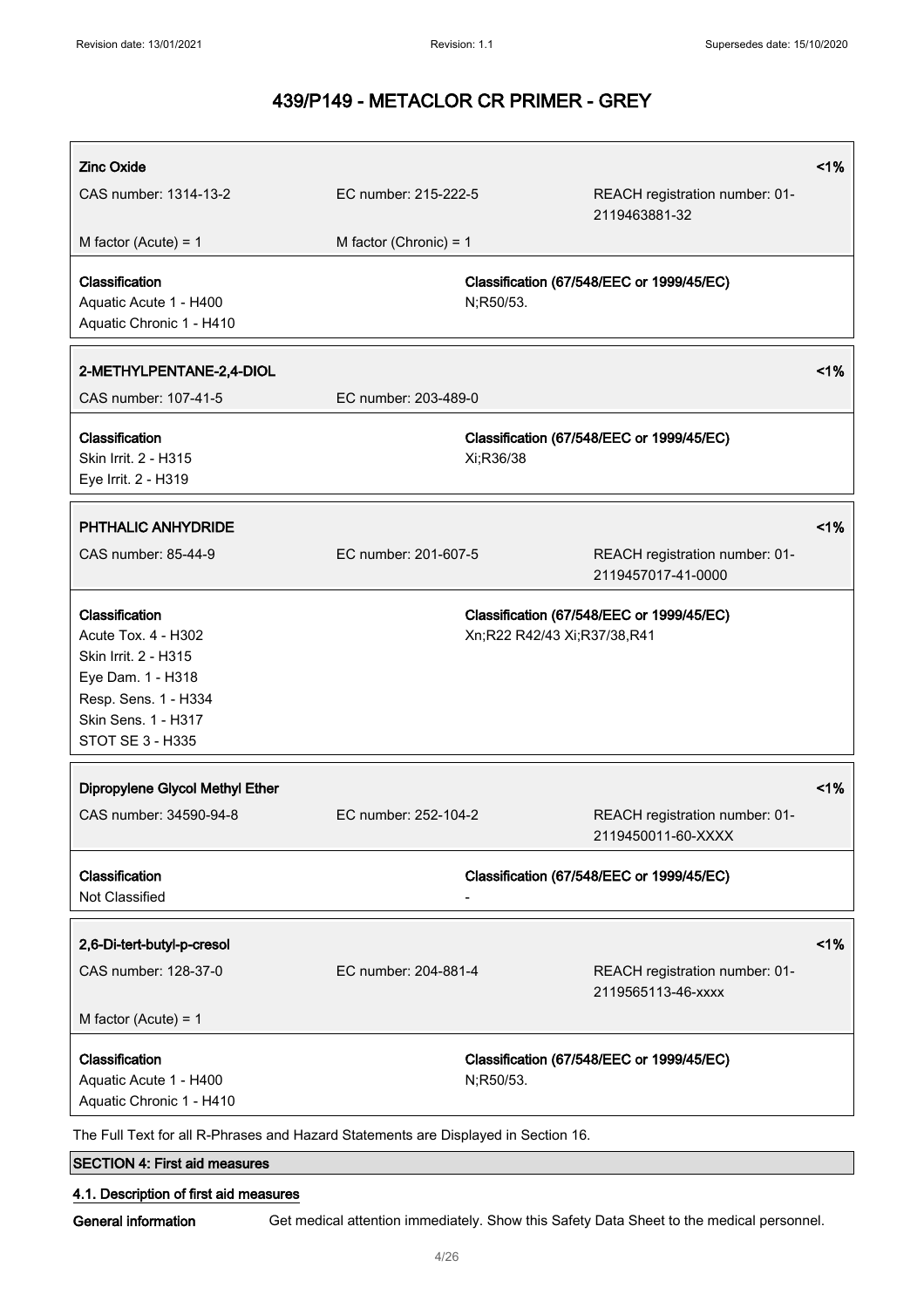| Inhalation                                                 | Remove affected person from source of contamination. Move affected person to fresh air and<br>keep warm and at rest in a position comfortable for breathing. Maintain an open airway.<br>Loosen tight clothing such as collar, tie or belt. When breathing is difficult, properly trained<br>personnel may assist affected person by administering oxygen. Place unconscious person on<br>their side in the recovery position and ensure breathing can take place.                                                                                                                                                                                                                                                 |
|------------------------------------------------------------|--------------------------------------------------------------------------------------------------------------------------------------------------------------------------------------------------------------------------------------------------------------------------------------------------------------------------------------------------------------------------------------------------------------------------------------------------------------------------------------------------------------------------------------------------------------------------------------------------------------------------------------------------------------------------------------------------------------------|
| Ingestion                                                  | Rinse mouth thoroughly with water. Remove any dentures. Give a few small glasses of water<br>or milk to drink. Stop if the affected person feels sick as vomiting may be dangerous. Do not<br>induce vomiting unless under the direction of medical personnel. If vomiting occurs, the head<br>should be kept low so that vomit does not enter the lungs. Never give anything by mouth to an<br>unconscious person. Move affected person to fresh air and keep warm and at rest in a<br>position comfortable for breathing. Place unconscious person on their side in the recovery<br>position and ensure breathing can take place. Maintain an open airway. Loosen tight clothing<br>such as collar, tie or belt. |
| <b>Skin contact</b>                                        | Rinse with water.                                                                                                                                                                                                                                                                                                                                                                                                                                                                                                                                                                                                                                                                                                  |
| Eye contact                                                | Rinse immediately with plenty of water. Remove any contact lenses and open eyelids wide<br>apart. Continue to rinse for at least 10 minutes.                                                                                                                                                                                                                                                                                                                                                                                                                                                                                                                                                                       |
| <b>Protection of first aiders</b>                          | First aid personnel should wear appropriate protective equipment during any rescue.                                                                                                                                                                                                                                                                                                                                                                                                                                                                                                                                                                                                                                |
|                                                            | 4.2. Most important symptoms and effects, both acute and delayed                                                                                                                                                                                                                                                                                                                                                                                                                                                                                                                                                                                                                                                   |
| <b>General information</b>                                 | See Section 11 for additional information on health hazards. The severity of the symptoms<br>described will vary dependent on the concentration and the length of exposure.                                                                                                                                                                                                                                                                                                                                                                                                                                                                                                                                        |
| Inhalation                                                 | Prolonged inhalation of high concentrations may damage respiratory system. During<br>application and drying, solvent vapours will be emitted. Vapours in high concentrations are<br>narcotic.                                                                                                                                                                                                                                                                                                                                                                                                                                                                                                                      |
| Ingestion                                                  | Gastrointestinal symptoms, including upset stomach. Fumes from the stomach contents may<br>be inhaled, resulting in the same symptoms as inhalation.                                                                                                                                                                                                                                                                                                                                                                                                                                                                                                                                                               |
| <b>Skin contact</b>                                        | Prolonged contact may cause dryness of the skin. Discoloration of the skin.                                                                                                                                                                                                                                                                                                                                                                                                                                                                                                                                                                                                                                        |
| Eye contact                                                | May cause temporary eye irritation.                                                                                                                                                                                                                                                                                                                                                                                                                                                                                                                                                                                                                                                                                |
|                                                            | 4.3. Indication of any immediate medical attention and special treatment needed                                                                                                                                                                                                                                                                                                                                                                                                                                                                                                                                                                                                                                    |
| Notes for the doctor                                       | Treat symptomatically.                                                                                                                                                                                                                                                                                                                                                                                                                                                                                                                                                                                                                                                                                             |
| <b>SECTION 5: Firefighting measures</b>                    |                                                                                                                                                                                                                                                                                                                                                                                                                                                                                                                                                                                                                                                                                                                    |
| 5.1. Extinguishing media                                   |                                                                                                                                                                                                                                                                                                                                                                                                                                                                                                                                                                                                                                                                                                                    |
| Suitable extinguishing media                               | The product is not flammable. Extinguish with alcohol-resistant foam, carbon dioxide, dry<br>powder or water fog. Use fire-extinguishing media suitable for the surrounding fire.                                                                                                                                                                                                                                                                                                                                                                                                                                                                                                                                  |
| Unsuitable extinguishing<br>media                          | Do not use water jet as an extinguisher, as this will spread the fire.                                                                                                                                                                                                                                                                                                                                                                                                                                                                                                                                                                                                                                             |
| 5.2. Special hazards arising from the substance or mixture |                                                                                                                                                                                                                                                                                                                                                                                                                                                                                                                                                                                                                                                                                                                    |
| Specific hazards                                           | Containers can burst violently or explode when heated, due to excessive pressure build-up.                                                                                                                                                                                                                                                                                                                                                                                                                                                                                                                                                                                                                         |
| <b>Hazardous combustion</b><br>products                    | Thermal decomposition or combustion products may include the following substances:<br>Harmful gases or vapours.                                                                                                                                                                                                                                                                                                                                                                                                                                                                                                                                                                                                    |
| 5.3. Advice for firefighters                               |                                                                                                                                                                                                                                                                                                                                                                                                                                                                                                                                                                                                                                                                                                                    |
| Protective actions during<br>firefighting                  | Avoid breathing fire gases or vapours. Evacuate area. Cool containers exposed to heat with<br>water spray and remove them from the fire area if it can be done without risk. Cool containers<br>exposed to flames with water until well after the fire is out. If a leak or spill has not ignited, use<br>water spray to disperse vapours and protect men stopping the leak.                                                                                                                                                                                                                                                                                                                                       |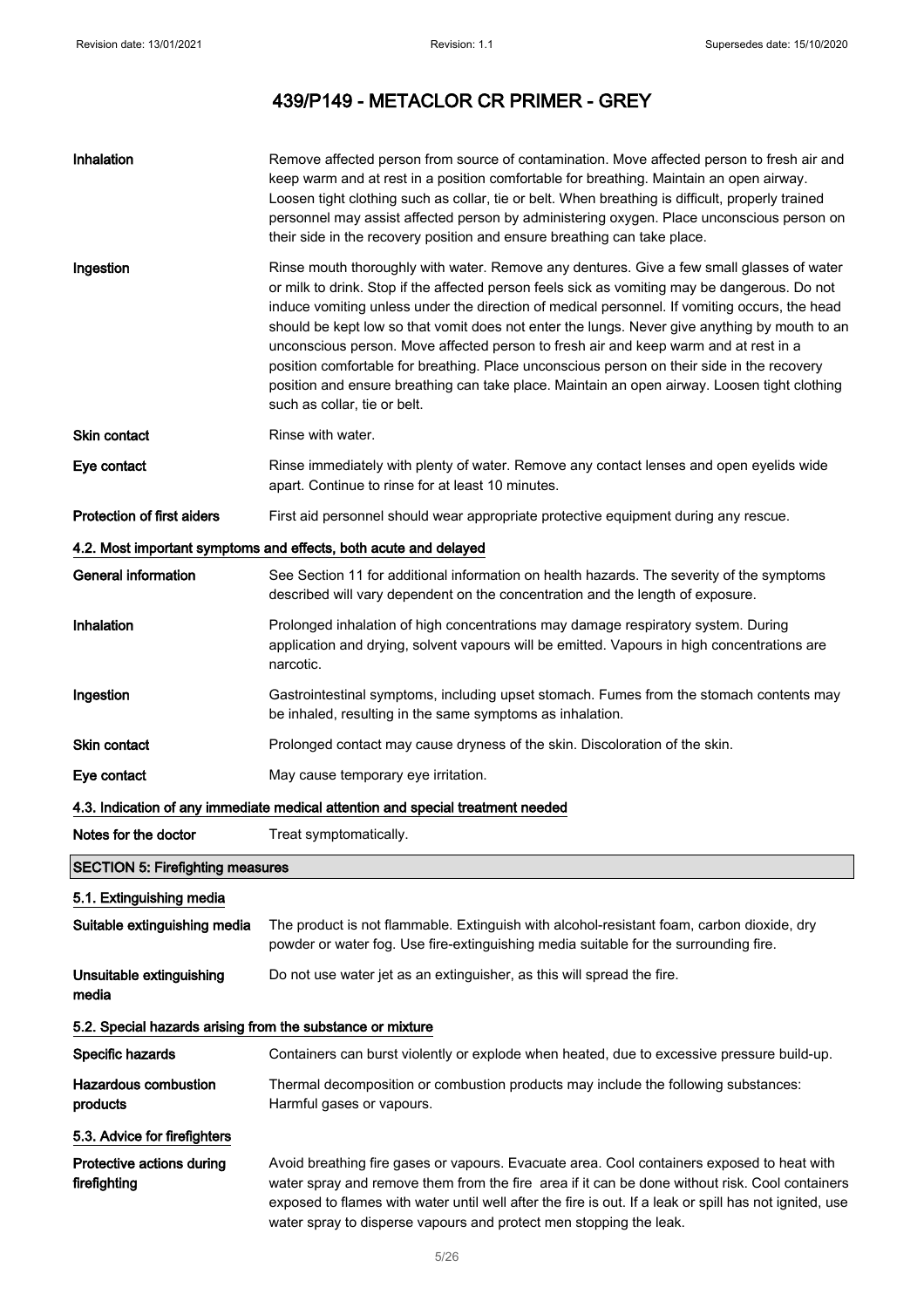#### Special protective equipment for firefighters Wear positive-pressure self-contained breathing apparatus (SCBA) and appropriate protective clothing. Firefighter's clothing conforming to European standard EN469 (including helmets, protective boots and gloves) will provide a basic level of protection for chemical incidents.

#### SECTION 6: Accidental release measures

## 6.1. Personal precautions, protective equipment and emergency procedures

Personal precautions No action shall be taken without appropriate training or involving any personal risk. Keep unnecessary and unprotected personnel away from the spillage. Wear protective clothing as described in Section 8 of this safety data sheet. Follow precautions for safe handling described in this safety data sheet. Wash thoroughly after dealing with a spillage. Ensure procedures and training for emergency decontamination and disposal are in place. Do not touch or walk into spilled material. Provide adequate ventilation.

## 6.2. Environmental precautions

Environmental precautions Avoid discharge into drains or watercourses or onto the ground.

## 6.3. Methods and material for containment and cleaning up

Methods for cleaning up Wear protective clothing as described in Section 8 of this safety data sheet. Clear up spills immediately and dispose of waste safely. Small Spillages: Collect spillage. Large Spillages: Absorb spillage with non-combustible, absorbent material. The contaminated absorbent may pose the same hazard as the spilled material. Collect and place in suitable waste disposal containers and seal securely. Label the containers containing waste and contaminated materials and remove from the area as soon as possible. Flush contaminated area with plenty of water. Wash thoroughly after dealing with a spillage. For waste disposal, see Section 13.

## 6.4. Reference to other sections

Reference to other sections For personal protection, see Section 8. See Section 11 for additional information on health hazards. See Section 12 for additional information on ecological hazards. For waste disposal, see Section 13.

#### SECTION 7: Handling and storage

| 7.1. Precautions for safe handling        |                                                                                                                                                                                                                                                                                                                                                                                                                                                                                     |
|-------------------------------------------|-------------------------------------------------------------------------------------------------------------------------------------------------------------------------------------------------------------------------------------------------------------------------------------------------------------------------------------------------------------------------------------------------------------------------------------------------------------------------------------|
| Usage precautions                         | Read and follow manufacturer's recommendations. Wear protective clothing as described in<br>Section 8 of this safety data sheet. Keep away from food, drink and animal feeding stuffs.<br>Handle all packages and containers carefully to minimise spills. Keep container tightly sealed<br>when not in use. Avoid the formation of mists. Do not handle until all safety precautions have<br>been read and understood. Do not handle broken packages without protective equipment. |
| Advice on general<br>occupational hygiene | Wash promptly if skin becomes contaminated. Take off contaminated clothing. Wash<br>contaminated clothing before reuse. Do not eat, drink or smoke when using this product.<br>Wash at the end of each work shift and before eating, smoking and using the toilet. Change<br>work clothing daily before leaving workplace.                                                                                                                                                          |
|                                           | 7.2. Conditions for safe storage, including any incompatibilities                                                                                                                                                                                                                                                                                                                                                                                                                   |
| Storage precautions                       | Store away from incompatible materials (see Section 10). Keep only in the original container.<br>Keep container tightly closed, in a cool, well ventilated place. Keep containers upright. Protect<br>containers from damage. Bund storage facilities to prevent soil and water pollution in the<br>event of spillage. The storage area floor should be leak-tight, jointless and not absorbent.                                                                                    |
| Storage class                             | Unspecified storage.                                                                                                                                                                                                                                                                                                                                                                                                                                                                |
| 7.3. Specific end use(s)                  |                                                                                                                                                                                                                                                                                                                                                                                                                                                                                     |
| Specific end use(s)                       | The identified uses for this product are detailed in Section 1.2.                                                                                                                                                                                                                                                                                                                                                                                                                   |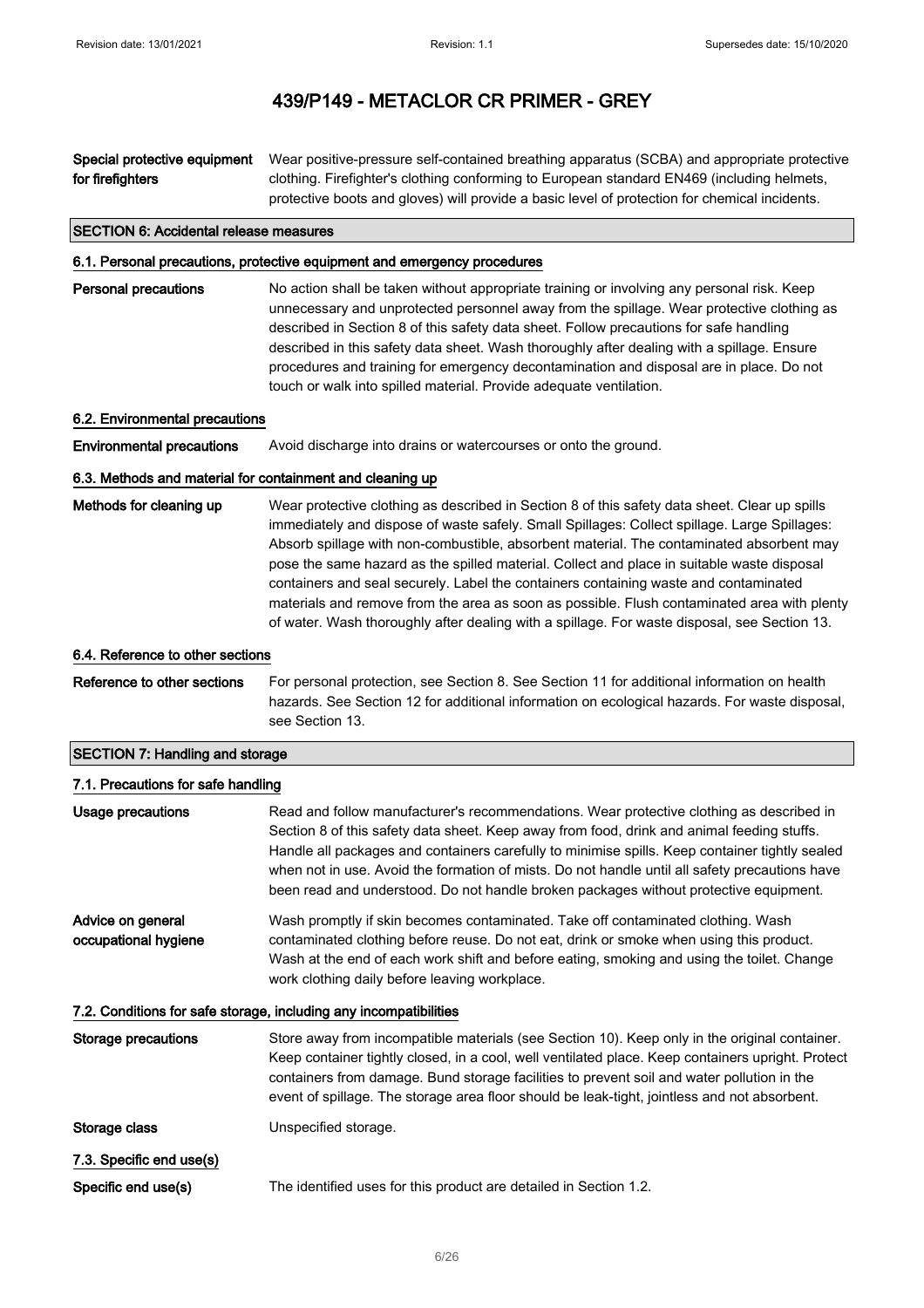| as possible. | Usage description | Collect and place in suitable waste disposal containers and seal securely. Label the<br>containers containing waste and contaminated materials and remove from the area as soon |
|--------------|-------------------|---------------------------------------------------------------------------------------------------------------------------------------------------------------------------------|
|--------------|-------------------|---------------------------------------------------------------------------------------------------------------------------------------------------------------------------------|

## SECTION 8: Exposure controls/Personal protection

## 8.1. Control parameters

Occupational exposure limits

### XYLENE ISOMER MIXTURE

Long-term exposure limit (8-hour TWA): WEL 50 ppm 220 mg/m<sup>3</sup> Short-term exposure limit (15-minute): WEL 100 ppm 441 mg/m<sup>3</sup> Sk

## TRIZINC BIS(ORTHOPHOSPHATE)

Long-term exposure limit (8-hour TWA): 10 mg/m<sup>3</sup>

## HYDROCARBONS, C9, AROMATICS

Long-term exposure limit (8-hour TWA): WEL 19 ppm 100 mg/m<sup>3</sup> vapour

## XYLENE

Long-term exposure limit (8-hour TWA): WEL 50 ppm 220 mg/m<sup>3</sup> Short-term exposure limit (15-minute): WEL 100 ppm 441 mg/m<sup>3</sup>

## 2-METHYLPENTANE-2,4-DIOL

Long-term exposure limit (8-hour TWA): WEL 25 ppm 123 mg/m<sup>3</sup> Short-term exposure limit (15-minute): WEL 25 ppm 123 mg/m<sup>3</sup>

## PHTHALIC ANHYDRIDE

Long-term exposure limit (8-hour TWA): WEL 4 mg/m3(Sen) Short-term exposure limit (15-minute): WEL 12 mg/m3(Sen)

## Dipropylene Glycol Methyl Ether

Long-term exposure limit (8-hour TWA): WEL 50 ppm 308 mg/m<sup>3</sup> Sk

## 2,6-Di-tert-butyl-p-cresol

Long-term exposure limit (8-hour TWA): WEL 10 mg/m<sup>3</sup>

WEL = Workplace Exposure Limit.

Sk = Can be absorbed through skin.

Sk = Can be absorbed through the skin.

## XYLENE ISOMER MIXTURE (CAS: 1330-20-7)

| <b>DNEL</b> | Consumer - Inhalation; Short term : 260 mg/m <sup>3</sup><br>Industry - Dermal; Long term systemic effects: 3182 mg/kg/day<br>Industry - Inhalation; Short term : $442 \text{ mg/m}^3$<br>Consumer - Dermal; Long term systemic effects: 1872 mg/kg/day<br>Consumer - Oral; Long term systemic effects: 12.5 mg/kg/day<br>Consumer - Inhalation; Long term systemic effects: 65.3 mg/m <sup>3</sup><br>Industry - Inhalation; Long term systemic effects: 221 mg/m <sup>3</sup> |
|-------------|---------------------------------------------------------------------------------------------------------------------------------------------------------------------------------------------------------------------------------------------------------------------------------------------------------------------------------------------------------------------------------------------------------------------------------------------------------------------------------|
| <b>PNEC</b> | - Fresh water: 0.327 mg/l<br>- marine water; 0.327 mg/l<br>- Intermittent release; 0.327 mg/l<br>$-$ STP; 6.58 mg/l<br>- Sediment (Freshwater); 12.46 mg/kg<br>- Sediment (Marinewater); 12.46 mg/kg                                                                                                                                                                                                                                                                            |

- Soil; 2.31 mg/kg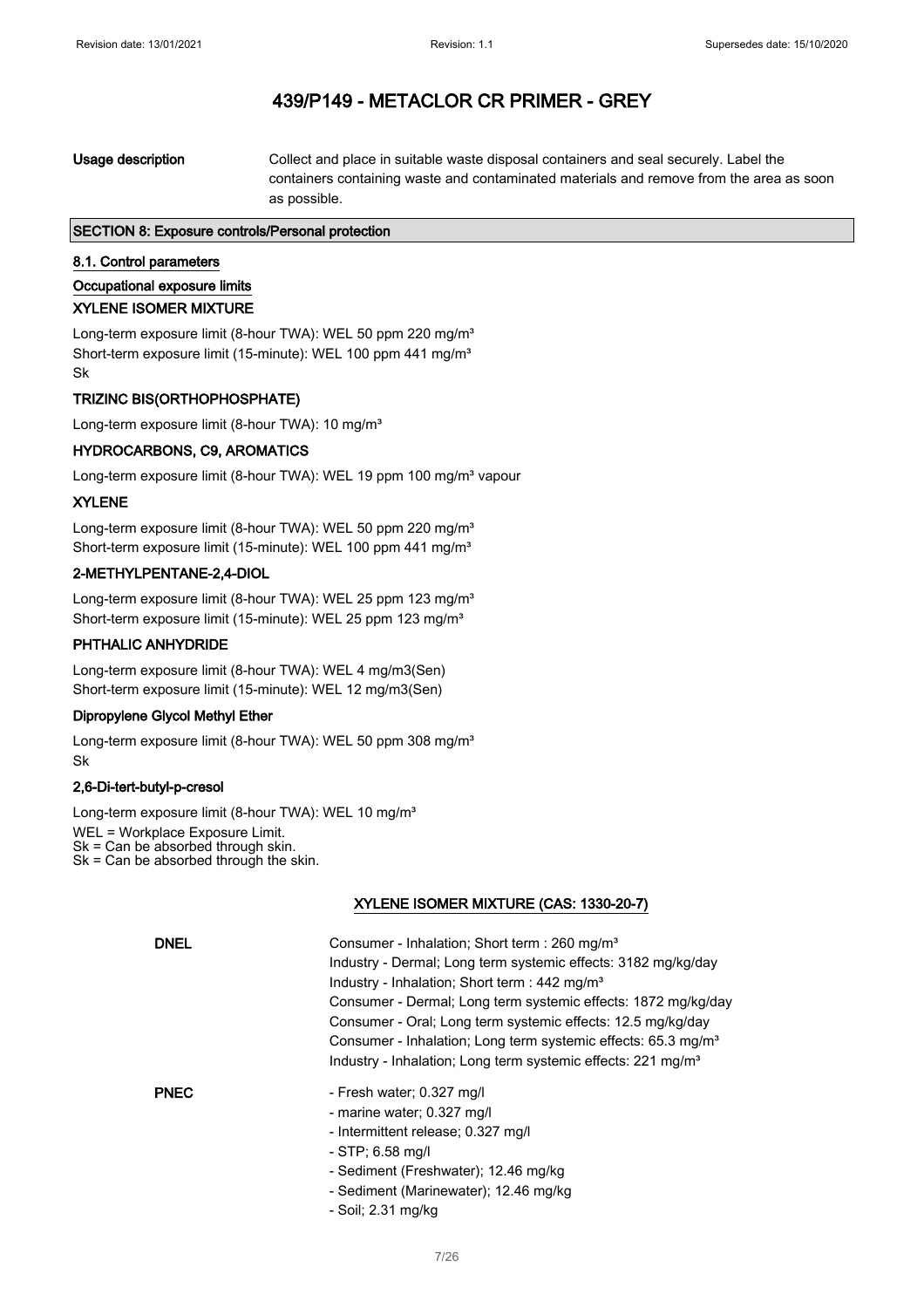## TRIZINC BIS(ORTHOPHOSPHATE) (CAS: 7779-90-0)

| <b>DNEL</b> | - Inhalation; : 1.0 soluble Zn mg/m <sup>3</sup><br>Consumer - Oral; Long term systemic effects: 0.83 mg/kg/day<br>- Inhalation; : 5.0 insoluble Zn mg/m <sup>3</sup><br>Consumer - Inhalation; Long term systemic effects: 2.5 mg/m <sup>3</sup><br>Professional - Inhalation; Long term systemic effects: 5 mg/m <sup>3</sup><br>Consumer - Dermal; Long term systemic effects: 83 mg/kg/day<br>Professional - Dermal; Long term systemic effects: 83 mg/kg/day |
|-------------|-------------------------------------------------------------------------------------------------------------------------------------------------------------------------------------------------------------------------------------------------------------------------------------------------------------------------------------------------------------------------------------------------------------------------------------------------------------------|
| <b>PNEC</b> | - Fresh water; 0.02 Zn mg/l<br>- marine water; 0.006 Zn mg/l<br>- Sediment (Freshwater); 117.8 mg/kg<br>- Sediment (Marinewater); 56.5 Zn mg/kg<br>- Soil; 35.6 Zn mg/kg<br>- STP; 0.1 Zn mg/l                                                                                                                                                                                                                                                                    |
|             | <b>HYDROCARBONS, C9, AROMATICS</b>                                                                                                                                                                                                                                                                                                                                                                                                                                |
| <b>DNEL</b> | Consumer - Oral; Long term systemic effects: 11 mg/kg/day<br>Consumer - Dermal; Long term systemic effects: 11 mg/kg/day<br>Consumer - Inhalation; Long term systemic effects: 32 mg/m <sup>3</sup><br>Industry - Dermal; Long term systemic effects: 25 mg/kg/day<br>Industry - Inhalation; Long term systemic effects: 150 mg/m <sup>3</sup>                                                                                                                    |
| <b>PNEC</b> | No PNEC available. Substance is a hydrocarbon UVCB. Standard tests for this<br>endpoint are intended for single substances and are not appropriate for the risk<br>assessment of this complex substance.                                                                                                                                                                                                                                                          |
|             | XYLENE (CAS: 1330-20-7)                                                                                                                                                                                                                                                                                                                                                                                                                                           |
| <b>DNEL</b> | Consumer - Oral; Long term systemic effects: 1.6 mg/kg/day<br>Consumer - Dermal; Long term systemic effects: 108 mg/kg/day<br>Consumer - Inhalation; Long term systemic effects: 14.8 mg/m <sup>3</sup><br>Industry - Dermal; Long term systemic effects: 180 mg/kg/day<br>Industry - Inhalation; Long term systemic effects: 77 mg/m <sup>3</sup><br>Industry - Inhalation; Short term local effects: 289 mg/m <sup>3</sup>                                      |
| <b>PNEC</b> | - Fresh water; 0.327 mg/l<br>- marine water; 0.327 mg/l<br>- Intermittent release; 0.327 mg/l<br>- Sediment (Freshwater); 12.46 mg/kg<br>- Sediment (Marinewater); 12.46 mg/kg<br>- Soil; 2.31 mg/kg<br>- STP; 6.58 mg/kg<br>HYDROCARBONS, C9-C11, <2% AROMATICS                                                                                                                                                                                                  |
| <b>DNEL</b> | Industry - Inhalation; Long term systemic effects: 1500 mg/m <sup>3</sup><br>Consumer - Oral; Long term systemic effects: 300 mg/kg/day<br>Consumer - Dermal; Long term systemic effects: 300 mg/kg/day<br>Industry - Dermal; Long term systemic effects: 300 mg/kg/day<br>Consumer - Inhalation; Long term systemic effects: 900 mg/m <sup>3</sup>                                                                                                               |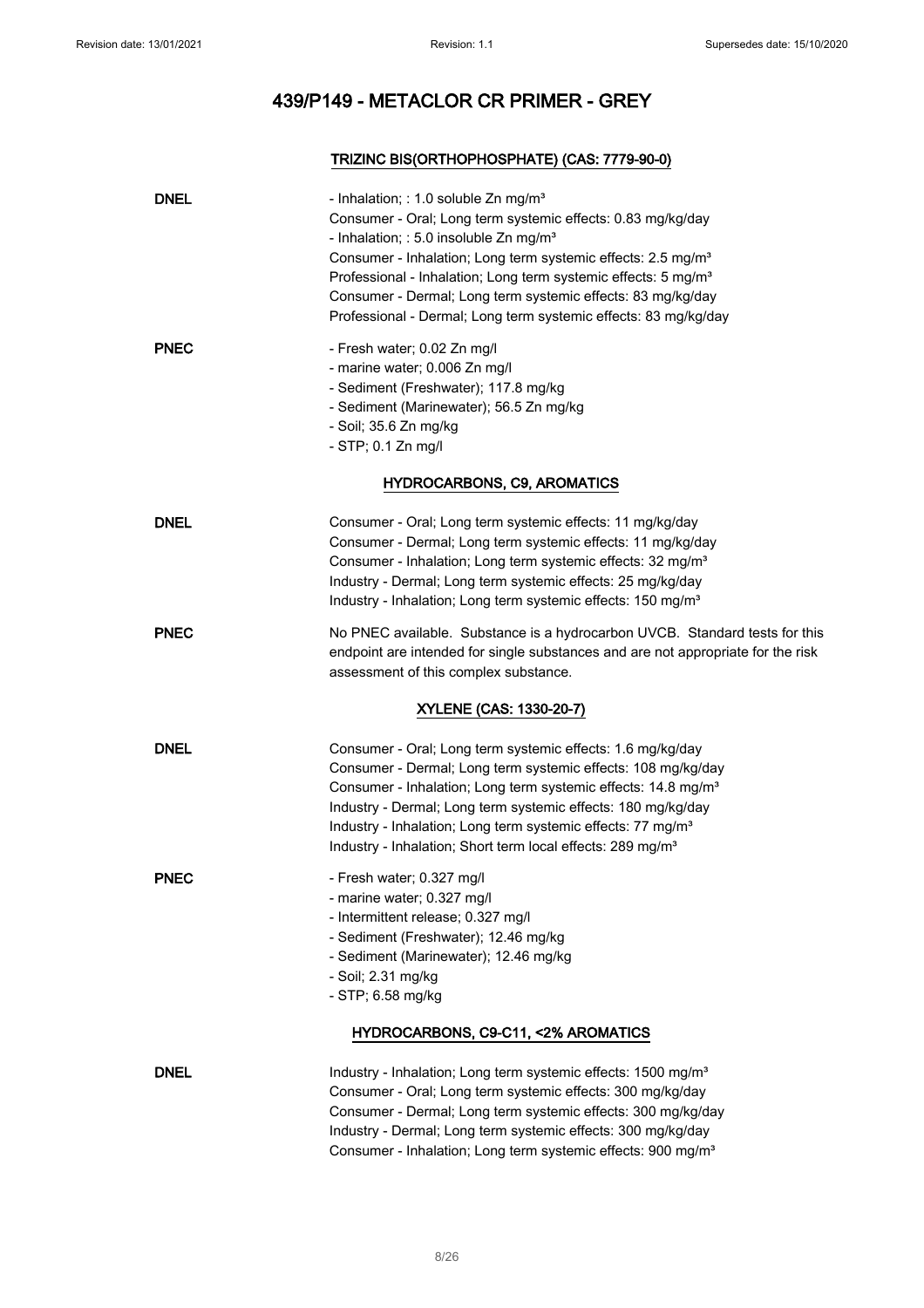| <b>PNEC</b>                         | No PNEC available. Substance is a hydrocarbon UVCB. Standard tests for this<br>endpoint are intended for single substances and are not appropriate for the risk<br>assessment of this complex substance.                                                                                                                                                                                                                                                                                                                                                                                                                                                           |
|-------------------------------------|--------------------------------------------------------------------------------------------------------------------------------------------------------------------------------------------------------------------------------------------------------------------------------------------------------------------------------------------------------------------------------------------------------------------------------------------------------------------------------------------------------------------------------------------------------------------------------------------------------------------------------------------------------------------|
|                                     | Dipropylene Glycol Methyl Ether (CAS: 34590-94-8)                                                                                                                                                                                                                                                                                                                                                                                                                                                                                                                                                                                                                  |
| <b>DNEL</b>                         | Industry - Dermal; Long term : 65 mg/kg/day<br>Industry - Inhalation; Long term : 310 mg/m <sup>3</sup><br>Consumer - Dermal; Long term : 15 mg/kg/day<br>Consumer - Inhalation; Long term : 37.2 mg/m <sup>3</sup><br>Consumer - Oral; Long term : 1.67 mg/kg/day                                                                                                                                                                                                                                                                                                                                                                                                 |
| <b>PNEC</b>                         | Fresh water; 19 mg/l<br>marine water; 1.9 mg/l<br>STP; 4168 mg/l<br>Sediment (Freshwater); 70.2 mg/kg<br>Sediment (Marinewater); 7.02 mg/kg<br>Soil; 2.74 mg/kg<br>Intermittent release; 19 mg/l                                                                                                                                                                                                                                                                                                                                                                                                                                                                   |
|                                     | 2,6-Di-tert-butyl-p-cresol (CAS: 128-37-0)                                                                                                                                                                                                                                                                                                                                                                                                                                                                                                                                                                                                                         |
| <b>DNEL</b>                         | Industry - Dermal; : 0.5 mg/kg/day<br>Industry - Inhalation; : 3.5 mg/kg/day                                                                                                                                                                                                                                                                                                                                                                                                                                                                                                                                                                                       |
| <b>PNEC</b>                         | - Fresh water; 0.000199 mg/l<br>- Sediment; 0.0996 mg/l<br>- marine water; 0.0000199 mg/l<br>- Soil; 0.04769 mg/l                                                                                                                                                                                                                                                                                                                                                                                                                                                                                                                                                  |
| 8.2. Exposure controls              |                                                                                                                                                                                                                                                                                                                                                                                                                                                                                                                                                                                                                                                                    |
| Protective equipment                |                                                                                                                                                                                                                                                                                                                                                                                                                                                                                                                                                                                                                                                                    |
| Appropriate engineering<br>controls | Provide adequate ventilation. Personal, workplace environment or biological monitoring may<br>be required to determine the effectiveness of the ventilation or other control measures and/or<br>the necessity to use respiratory protective equipment. Use process enclosures, local exhaust<br>ventilation or other engineering controls as the primary means to minimise worker exposure.<br>Personal protective equipment should only be used if worker exposure cannot be controlled<br>adequately by the engineering control measures. Ensure control measures are regularly<br>inspected and maintained. Ensure operatives are trained to minimise exposure. |
| Eye/face protection                 | Eyewear complying with an approved standard should be worn if a risk assessment indicates<br>eye contact is possible. Personal protective equipment for eye and face protection should<br>comply with European Standard EN166. Unless the assessment indicates a higher degree of<br>protection is required, the following protection should be worn: Tight-fitting safety glasses.                                                                                                                                                                                                                                                                                |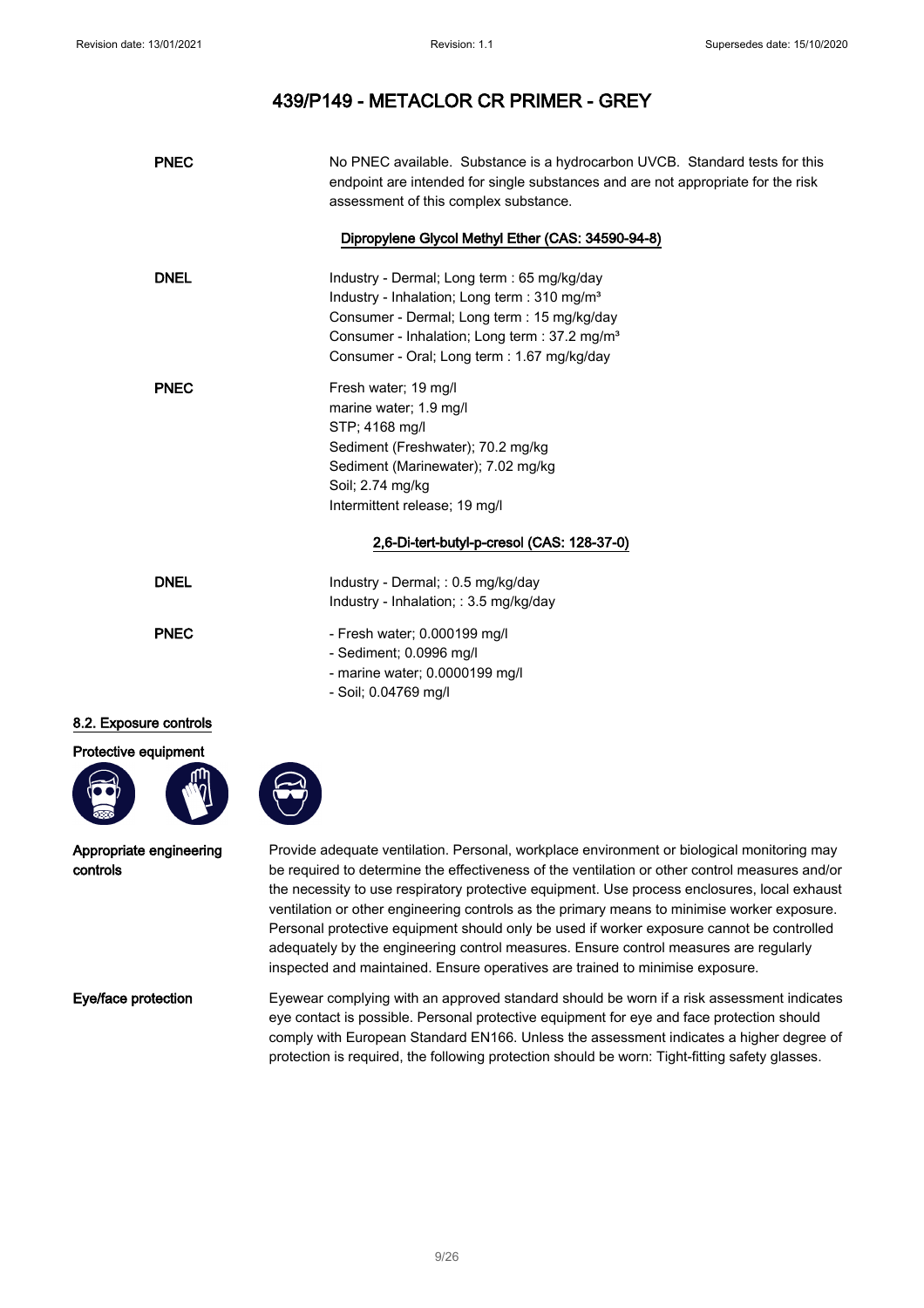| Hand protection                           | To protect hands from chemicals, gloves should comply with European Standards EN388 and<br>374. As a general principle, exposure should be managed by means other than the provision<br>of protective gloves. Manufacturers' performance data suggest that the optimum glove for use<br>should be: Wear protective gloves made of the following material: Viton rubber (fluoro rubber).<br>Thickness: $\geq 0.7$ mm or Polyvinyl alcohol (PVA). Thickness: $\geq 0.2$ - 0.3 mm or Polyethylene.<br>Thickness: $\geq 0.062$ mm Permeation breakthrough time according to EN374 - class: (1-6) e.g.<br>minimum 480 mins. Caution: The performance of gloves under actual working conditions can<br>be significantly affected by many factors and the information provided according to EN374<br>may not accord with what is achieved in practice. We recommend that expert professional<br>advice is sought that takes into account of the work processes and working environment<br>applicable for each task where gloves are to be worn. |
|-------------------------------------------|------------------------------------------------------------------------------------------------------------------------------------------------------------------------------------------------------------------------------------------------------------------------------------------------------------------------------------------------------------------------------------------------------------------------------------------------------------------------------------------------------------------------------------------------------------------------------------------------------------------------------------------------------------------------------------------------------------------------------------------------------------------------------------------------------------------------------------------------------------------------------------------------------------------------------------------------------------------------------------------------------------------------------------------|
| Other skin and body<br>protection         | Appropriate footwear and additional protective clothing complying with an approved standard<br>should be worn if a risk assessment indicates skin contamination is possible.                                                                                                                                                                                                                                                                                                                                                                                                                                                                                                                                                                                                                                                                                                                                                                                                                                                             |
| Hygiene measures                          | Provide eyewash station and safety shower. Contaminated work clothing should not be<br>allowed out of the workplace. Wash contaminated clothing before reuse. Clean equipment<br>and the work area every day. Good personal hygiene procedures should be implemented.<br>Wash at the end of each work shift and before eating, smoking and using the toilet. When<br>using do not eat, drink or smoke. Preventive industrial medical examinations should be carried<br>out. Warn cleaning personnel of any hazardous properties of the product.                                                                                                                                                                                                                                                                                                                                                                                                                                                                                          |
| <b>Respiratory protection</b>             | Respiratory protection must be used if the airborne contamination exceeds the recommended<br>occupational exposure limit. In case of inadequate ventilation use suitable respirator. It is<br>recommended to use respiratory equipment with combination filter, type A2/P2.                                                                                                                                                                                                                                                                                                                                                                                                                                                                                                                                                                                                                                                                                                                                                              |
| <b>Environmental exposure</b><br>controls | Keep container tightly sealed when not in use.                                                                                                                                                                                                                                                                                                                                                                                                                                                                                                                                                                                                                                                                                                                                                                                                                                                                                                                                                                                           |

## SECTION 9: Physical and chemical properties

## 9.1. Information on basic physical and chemical properties

| Appearance                                      | Metallic                     |
|-------------------------------------------------|------------------------------|
| Colour                                          | Grey.                        |
| Odour                                           | Organic solvents.            |
| <b>Odour threshold</b>                          | Not determined.              |
| рH                                              | Technically not feasible.    |
| <b>Melting point</b>                            | Not determined.              |
| Initial boiling point and range                 | Not determined.              |
| Flash point                                     | 25 approx. °C OC (Open cup). |
| <b>Evaporation rate</b>                         | Not determined.              |
| <b>Evaporation factor</b>                       | Not determined.              |
| Upper/lower flammability or<br>explosive limits | : 0.8                        |
| Other flammability                              | Not determined.              |
| Vapour pressure                                 | Not determined.              |
| Vapour density                                  | heavier than air             |
| <b>Relative density</b>                         | 1.28 @ @20C°C                |
| Solubility(ies)                                 | Insoluble in water           |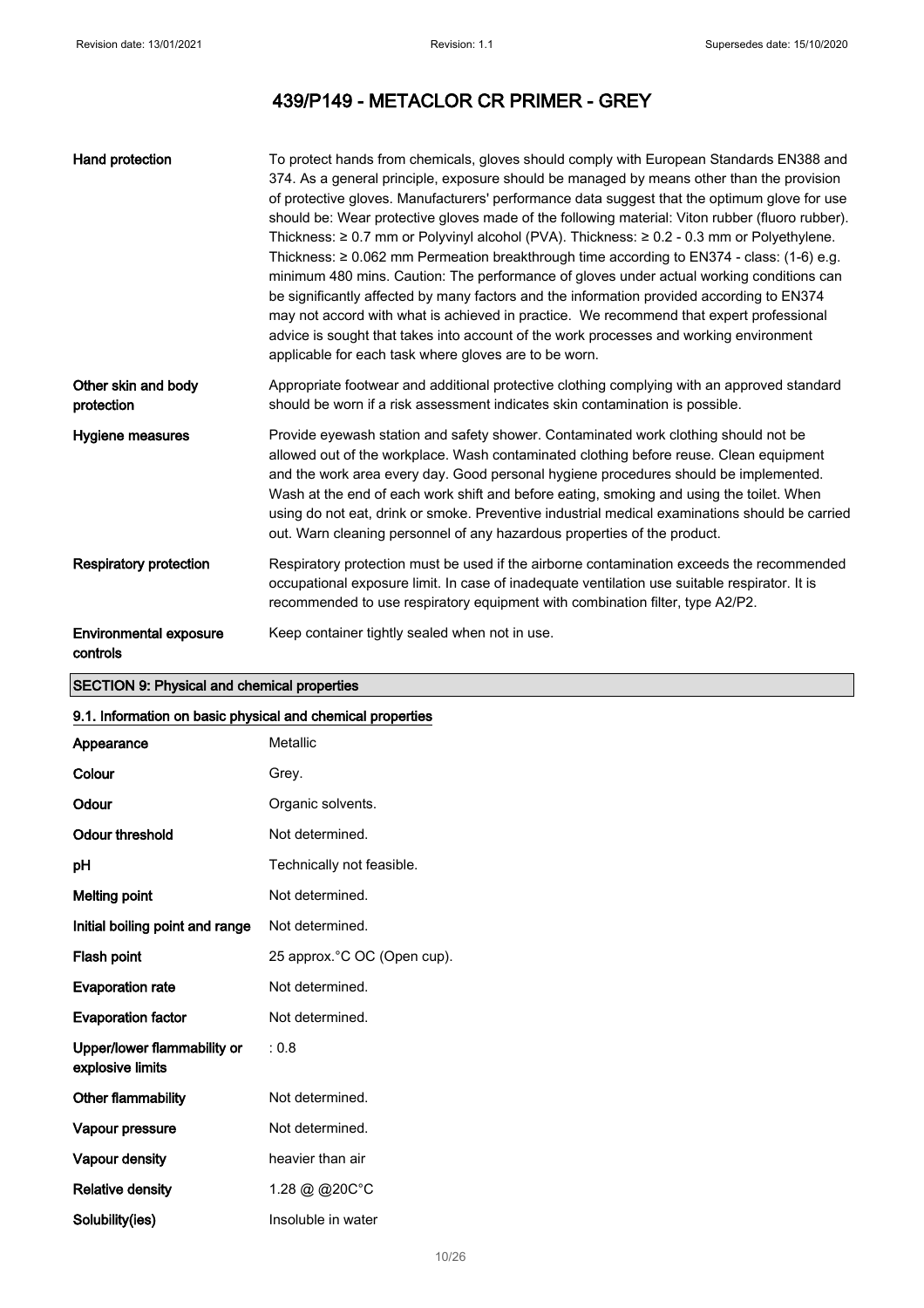| <b>Partition coefficient</b>                                | Not determined.                                                                                                                                                         |  |
|-------------------------------------------------------------|-------------------------------------------------------------------------------------------------------------------------------------------------------------------------|--|
| Auto-ignition temperature                                   | Not determined.                                                                                                                                                         |  |
| <b>Decomposition Temperature</b>                            | Not determined.                                                                                                                                                         |  |
| <b>Viscosity</b>                                            | 4.0 P @ 25°C                                                                                                                                                            |  |
| <b>Explosive properties</b>                                 | Not determined.                                                                                                                                                         |  |
| <b>Explosive under the influence</b><br>of a flame          | Not considered to be explosive.                                                                                                                                         |  |
| <b>Oxidising properties</b>                                 | Not determined.                                                                                                                                                         |  |
| 9.2. Other information                                      |                                                                                                                                                                         |  |
| Volatile organic compound                                   | This product contains a maximum VOC content of 530 g/litre.                                                                                                             |  |
| <b>SECTION 10: Stability and reactivity</b>                 |                                                                                                                                                                         |  |
| 10.1. Reactivity                                            |                                                                                                                                                                         |  |
| Reactivity                                                  | See the other subsections of this section for further details.                                                                                                          |  |
| 10.2. Chemical stability                                    |                                                                                                                                                                         |  |
| <b>Stability</b>                                            | Stable at normal ambient temperatures and when used as recommended. Stable under the<br>prescribed storage conditions.                                                  |  |
| 10.3. Possibility of hazardous reactions                    |                                                                                                                                                                         |  |
| Possibility of hazardous<br>reactions                       | No potentially hazardous reactions known.                                                                                                                               |  |
| 10.4. Conditions to avoid                                   |                                                                                                                                                                         |  |
| <b>Conditions to avoid</b>                                  | Avoid heat. Containers can burst violently or explode when heated, due to excessive pressure<br>build-up.                                                               |  |
| 10.5. Incompatible materials                                |                                                                                                                                                                         |  |
| Materials to avoid                                          | No specific material or group of materials is likely to react with the product to produce a<br>hazardous situation.                                                     |  |
| 10.6. Hazardous decomposition products                      |                                                                                                                                                                         |  |
| Hazardous decomposition<br>products                         | Does not decompose when used and stored as recommended. Thermal decomposition or<br>combustion products may include the following substances: Harmful gases or vapours. |  |
| <b>SECTION 11: Toxicological information</b>                |                                                                                                                                                                         |  |
| 11.1. Information on toxicological effects                  |                                                                                                                                                                         |  |
| Acute toxicity - oral                                       |                                                                                                                                                                         |  |
| Notes (oral LD <sub>50</sub> )                              | Based on available data the classification criteria are not met.                                                                                                        |  |
| Acute toxicity - dermal<br>Notes (dermal LD <sub>50</sub> ) | Based on available data the classification criteria are not met.                                                                                                        |  |
| ATE dermal (mg/kg)                                          | 3,343.25                                                                                                                                                                |  |
| Acute toxicity - inhalation                                 |                                                                                                                                                                         |  |
| Notes (inhalation LC <sub>50</sub> )                        | Based on available data the classification criteria are not met.                                                                                                        |  |
| ATE inhalation (vapours mg/l)                               | 40.16                                                                                                                                                                   |  |
| Skin corrosion/irritation                                   |                                                                                                                                                                         |  |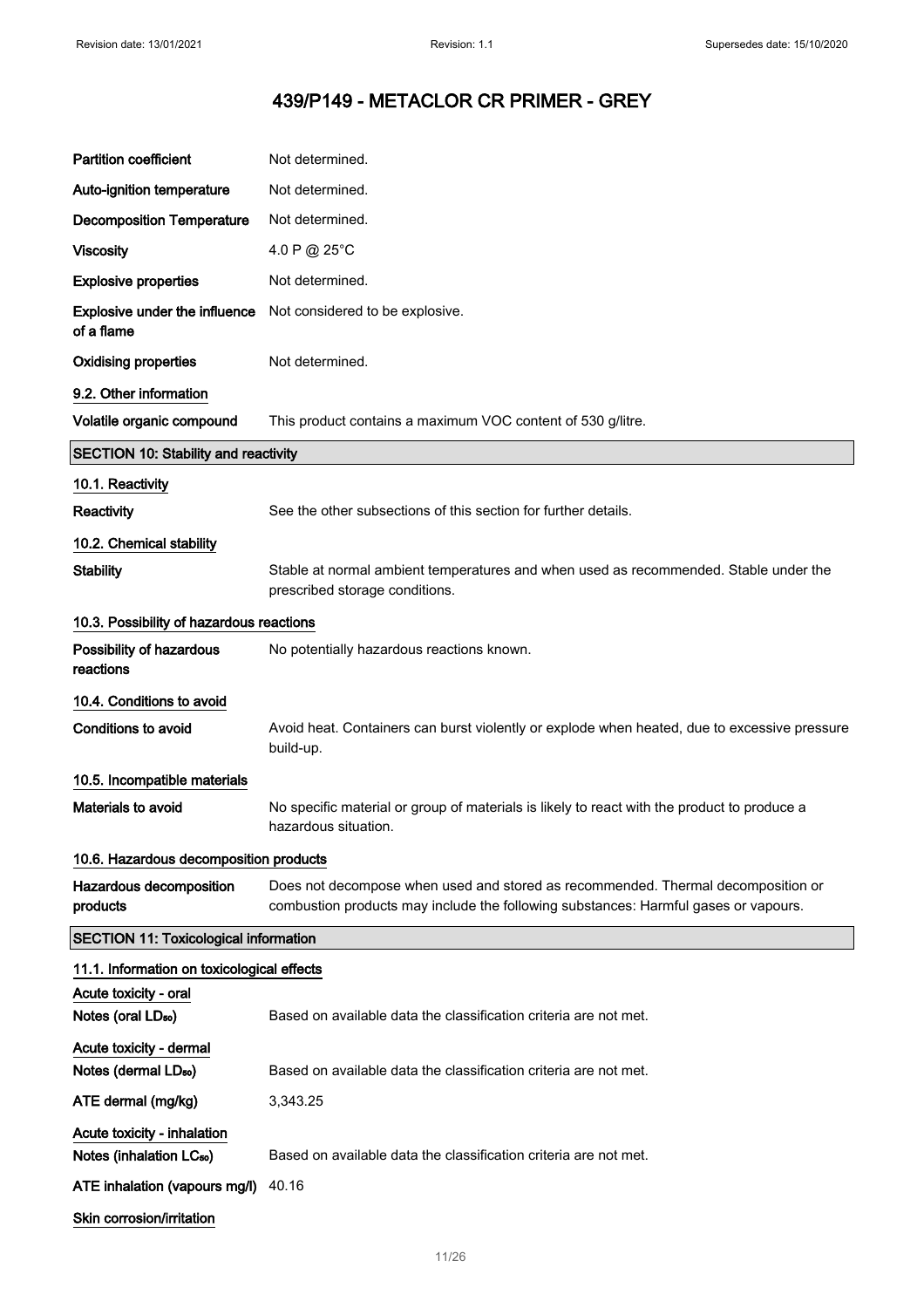| Animal data                                                    | Based on available data the classification criteria are not met.                                                                                                                              |
|----------------------------------------------------------------|-----------------------------------------------------------------------------------------------------------------------------------------------------------------------------------------------|
| Serious eye damage/irritation<br>Serious eye damage/irritation | Based on available data the classification criteria are not met.                                                                                                                              |
| Respiratory sensitisation<br><b>Respiratory sensitisation</b>  | Based on available data the classification criteria are not met.                                                                                                                              |
| Skin sensitisation<br><b>Skin sensitisation</b>                | Based on available data the classification criteria are not met.                                                                                                                              |
| Germ cell mutagenicity<br>Genotoxicity - in vitro              | Based on available data the classification criteria are not met.                                                                                                                              |
| Carcinogenicity<br>Carcinogenicity                             | Based on available data the classification criteria are not met.                                                                                                                              |
| <b>IARC</b> carcinogenicity                                    | None of the ingredients are listed or exempt.                                                                                                                                                 |
| Reproductive toxicity                                          |                                                                                                                                                                                               |
| Reproductive toxicity - fertility                              | Based on available data the classification criteria are not met.                                                                                                                              |
| Reproductive toxicity -<br>development                         | Based on available data the classification criteria are not met.                                                                                                                              |
| Specific target organ toxicity - single exposure               |                                                                                                                                                                                               |
| STOT - single exposure                                         | Not classified as a specific target organ toxicant after a single exposure.                                                                                                                   |
| Specific target organ toxicity - repeated exposure             |                                                                                                                                                                                               |
| STOT - repeated exposure                                       | Not classified as a specific target organ toxicant after repeated exposure.                                                                                                                   |
| Aspiration hazard<br>Aspiration hazard                         | Based on available data the classification criteria are not met.                                                                                                                              |
| <b>General information</b>                                     | The severity of the symptoms described will vary dependent on the concentration and the<br>length of exposure.                                                                                |
| Inhalation                                                     | Prolonged inhalation of high concentrations may damage respiratory system. During<br>application and drying, solvent vapours will be emitted. Vapours in high concentrations are<br>narcotic. |
| Ingestion                                                      | Gastrointestinal symptoms, including upset stomach. Fumes from the stomach contents may<br>be inhaled, resulting in the same symptoms as inhalation.                                          |
| Skin contact                                                   | Prolonged contact may cause dryness of the skin. Discoloration of the skin.                                                                                                                   |
| Eye contact                                                    | May cause temporary eye irritation.                                                                                                                                                           |
| Acute and chronic health<br>hazards                            | This product has low toxicity. Only large quantities are likely to have adverse effects on<br>human health.                                                                                   |
| Route of exposure                                              | Ingestion Inhalation Skin and/or eye contact                                                                                                                                                  |
| <b>Target organs</b>                                           | No specific target organs known.                                                                                                                                                              |
| <b>Medical considerations</b>                                  | Skin disorders and allergies. Avoid vomiting and stomach flushing because of the risk of<br>aspiration.                                                                                       |

## Toxicological information on ingredients.

## XYLENE ISOMER MIXTURE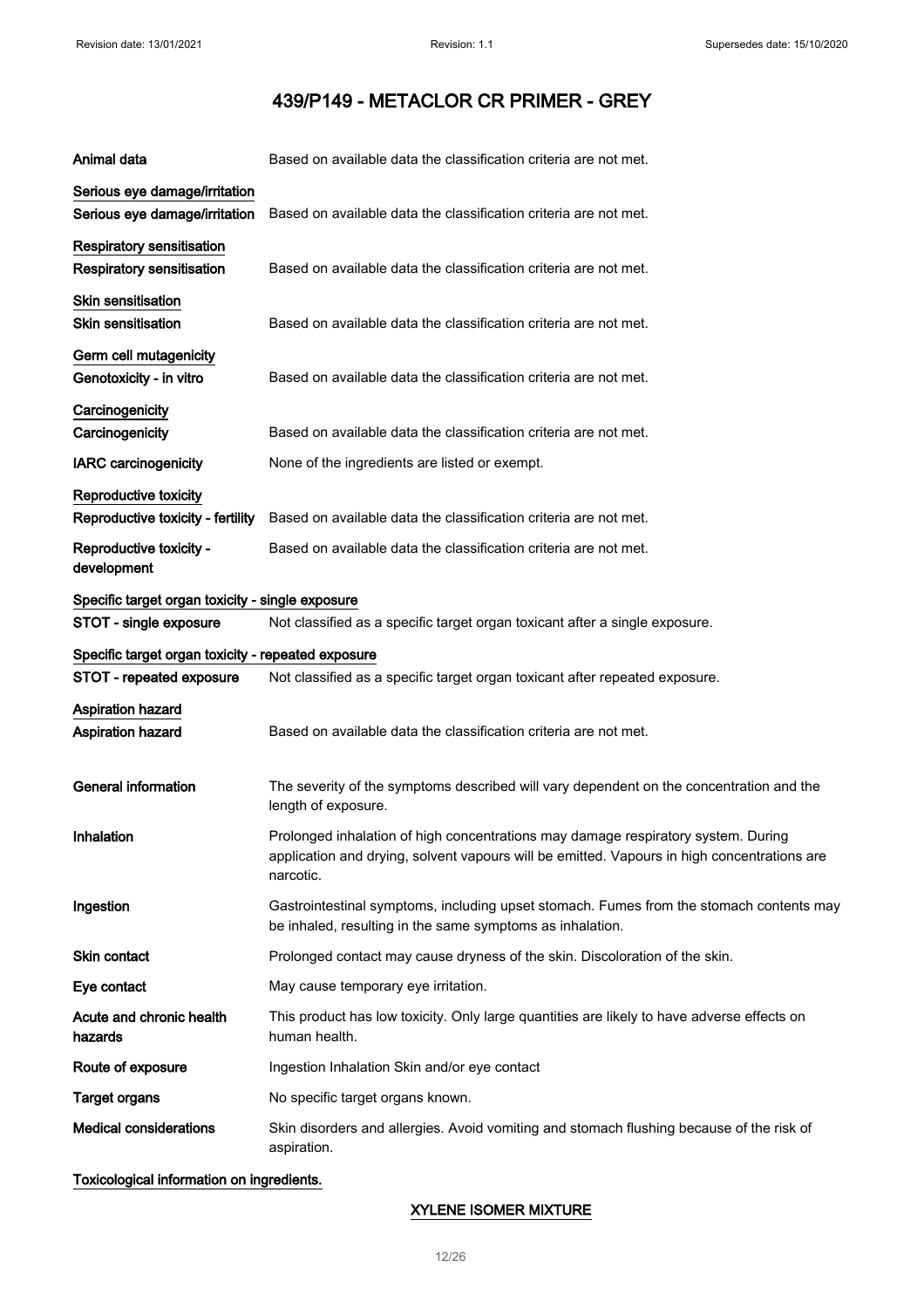| Acute toxicity - oral                                        |                                                                                           |
|--------------------------------------------------------------|-------------------------------------------------------------------------------------------|
| Acute toxicity oral (LD <sub>50</sub><br>mg/kg)              | 3,523.0                                                                                   |
| <b>Species</b>                                               | Rat                                                                                       |
| ATE oral (mg/kg)                                             | 3,523.0                                                                                   |
| Acute toxicity - dermal                                      |                                                                                           |
| Acute toxicity dermal (LD <sub>50</sub> 12,126.0<br>mg/kg)   |                                                                                           |
| <b>Species</b>                                               | Rabbit                                                                                    |
| ATE dermal (mg/kg)                                           | 1,100.0                                                                                   |
| Acute toxicity - inhalation                                  |                                                                                           |
| Acute toxicity inhalation<br>(LC <sub>50</sub> vapours mg/l) | 27.124                                                                                    |
| <b>Species</b>                                               | Rat                                                                                       |
| <b>ATE inhalation (vapours</b><br>mg/l)                      | 11.0                                                                                      |
| Serious eye damage/irritation                                |                                                                                           |
| Serious eye<br>damage/irritation                             | Severely irritating to skin. Irritation of eyes is assumed. No testing is needed.         |
| Respiratory sensitisation                                    |                                                                                           |
| Respiratory sensitisation                                    | Not sensitising.                                                                          |
| Skin sensitisation                                           |                                                                                           |
| <b>Skin sensitisation</b>                                    | Not sensitising.                                                                          |
| Carcinogenicity                                              |                                                                                           |
| Carcinogenicity                                              | There is no evidence that the product can cause cancer.                                   |
| <b>IARC</b> carcinogenicity                                  | IARC Group 3 Not classifiable as to its carcinogenicity to humans.                        |
| Reproductive toxicity                                        |                                                                                           |
| Reproductive toxicity -<br>fertility                         | This substance has no evidence of toxicity to reproduction.                               |
| Aspiration hazard                                            |                                                                                           |
| Aspiration hazard                                            | Kinematic viscosity <= 20.5 mm2/s.                                                        |
|                                                              |                                                                                           |
| Inhalation                                                   | Harmful by inhalation.                                                                    |
| Ingestion                                                    | Pneumonia may be the result if vomited material containing solvents reaches the<br>lungs. |
| Skin contact                                                 | Harmful in contact with skin.                                                             |
| <b>Target organs</b>                                         | Central nervous system Liver                                                              |

## TRIZINC BIS(ORTHOPHOSPHATE)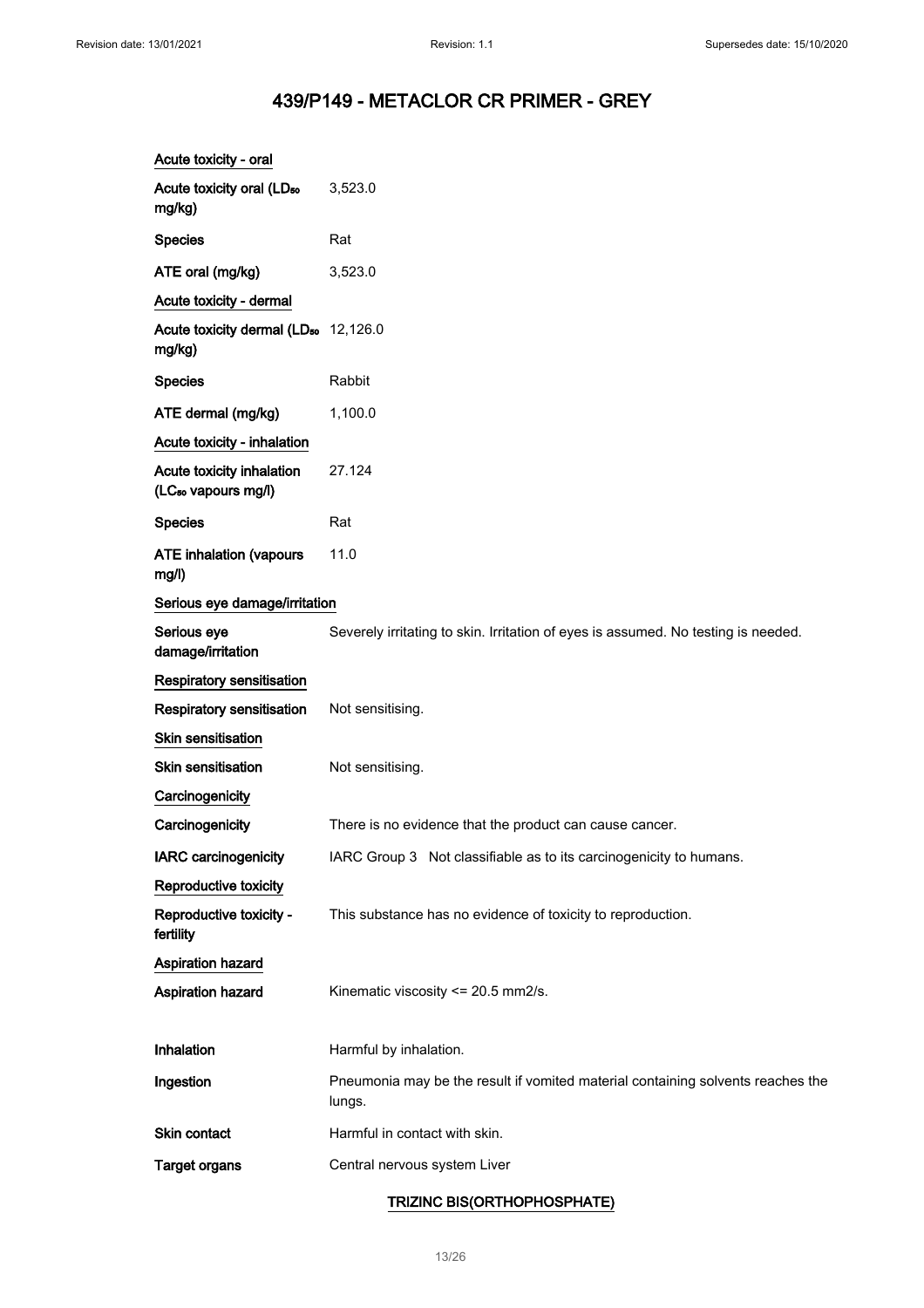| Acute toxicity - oral                              |                                                                                                      |
|----------------------------------------------------|------------------------------------------------------------------------------------------------------|
| Acute toxicity oral (LD <sub>50</sub><br>mg/kg)    | 5,100.0                                                                                              |
| <b>Species</b>                                     | Rat                                                                                                  |
| ATE oral (mg/kg)                                   | 5,100.0                                                                                              |
| Acute toxicity - inhalation                        |                                                                                                      |
| Notes (inhalation LC <sub>50</sub> )               | Not irritating                                                                                       |
| Skin corrosion/irritation                          |                                                                                                      |
| Animal data                                        | Not irritating.                                                                                      |
| Serious eye damage/irritation                      |                                                                                                      |
| Serious eye<br>damage/irritation                   | Not irritating.                                                                                      |
| Respiratory sensitisation                          |                                                                                                      |
| <b>Respiratory sensitisation</b>                   | Not sensitising.                                                                                     |
| <b>Skin sensitisation</b>                          |                                                                                                      |
| <b>Skin sensitisation</b>                          | Not sensitising.                                                                                     |
| Germ cell mutagenicity                             |                                                                                                      |
| Genotoxicity - in vitro                            | Does not contain any substances known to be mutagenic.                                               |
| Carcinogenicity                                    |                                                                                                      |
| Carcinogenicity                                    | There is no evidence that the product can cause cancer.                                              |
| Reproductive toxicity                              |                                                                                                      |
| Reproductive toxicity -<br>fertility               | This substance has no evidence of toxicity to reproduction.                                          |
| Specific target organ toxicity - single exposure   |                                                                                                      |
| STOT - single exposure                             | Not classified as a specific target organ toxicant after a single exposure.                          |
| Specific target organ toxicity - repeated exposure |                                                                                                      |
|                                                    | STOT - repeated exposure Not classified as a specific target organ toxicant after repeated exposure. |
| <b>General information</b>                         | No specific health hazards known.                                                                    |
|                                                    | <b>HYDROCARBONS, C9, AROMATICS</b>                                                                   |
| Acute toxicity - oral                              |                                                                                                      |
| Acute toxicity oral (LD <sub>50</sub><br>mg/kg)    | 3,492.0                                                                                              |
| <b>Species</b>                                     | Rat                                                                                                  |
| Notes (oral LD <sub>50</sub> )                     | Based on available data the classification criteria are not met.                                     |
| ATE oral (mg/kg)                                   | 3,492.0                                                                                              |
| Acute toxicity - dermal                            |                                                                                                      |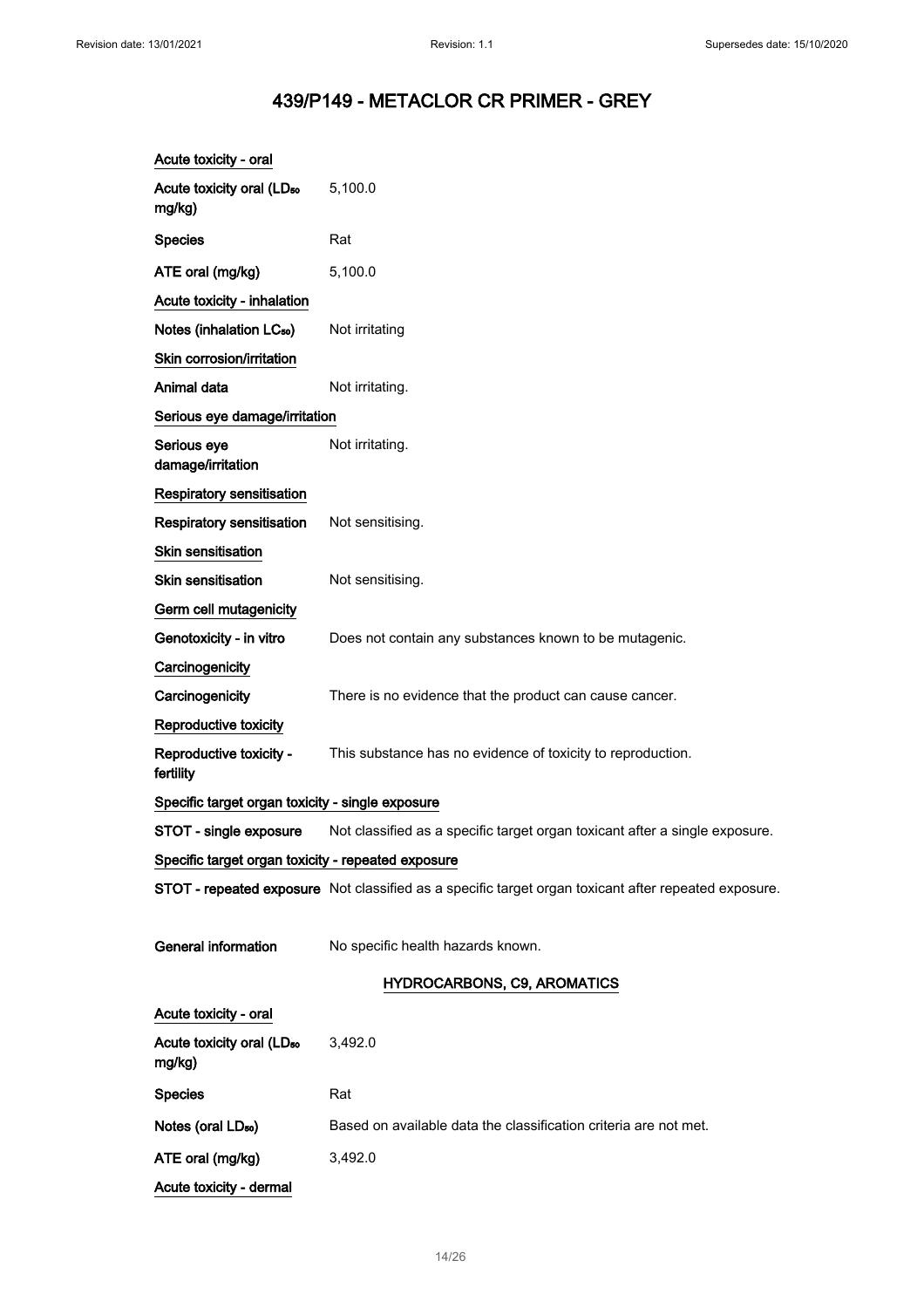| Acute toxicity dermal (LD <sub>50</sub> 3,160.0<br>mg/kg)    |                                                                                                      |  |
|--------------------------------------------------------------|------------------------------------------------------------------------------------------------------|--|
| <b>Species</b>                                               | Rabbit                                                                                               |  |
| Notes (dermal LD <sub>50</sub> )                             | Based on available data the classification criteria are not met.                                     |  |
| ATE dermal (mg/kg)                                           | 3,160.0                                                                                              |  |
| Acute toxicity - inhalation                                  |                                                                                                      |  |
| Acute toxicity inhalation<br>(LC <sub>50</sub> vapours mg/l) | 6,193.0                                                                                              |  |
| <b>Species</b>                                               | Rat                                                                                                  |  |
| Notes (inhalation LC <sub>50</sub> )                         | Based on available data the classification criteria are not met.                                     |  |
| <b>ATE inhalation (vapours</b><br>mg/l)                      | 6,193.0                                                                                              |  |
| Skin corrosion/irritation                                    |                                                                                                      |  |
| Animal data                                                  | Repeated exposure may cause skin dryness or cracking.                                                |  |
| Serious eye damage/irritation                                |                                                                                                      |  |
| Serious eye<br>damage/irritation                             | Based on available data the classification criteria are not met.                                     |  |
| <b>Respiratory sensitisation</b>                             |                                                                                                      |  |
| <b>Respiratory sensitisation</b>                             | Based on available data the classification criteria are not met.                                     |  |
| <b>Skin sensitisation</b>                                    |                                                                                                      |  |
| <b>Skin sensitisation</b>                                    | Based on available data the classification criteria are not met.                                     |  |
| Germ cell mutagenicity                                       |                                                                                                      |  |
| Genotoxicity - in vitro                                      | Based on available data the classification criteria are not met.                                     |  |
| Carcinogenicity                                              |                                                                                                      |  |
| Carcinogenicity                                              | Based on available data the classification criteria are not met.                                     |  |
| <b>IARC carcinogenicity</b>                                  | None of the ingredients are listed or exempt.                                                        |  |
| Reproductive toxicity                                        |                                                                                                      |  |
| Reproductive toxicity -<br>fertility                         | Based on available data the classification criteria are not met.                                     |  |
| Reproductive toxicity -<br>development                       | Based on available data the classification criteria are not met.                                     |  |
| Specific target organ toxicity - single exposure             |                                                                                                      |  |
| STOT - single exposure                                       | STOT SE 3 - H335, H336 May cause respiratory irritation. May cause drowsiness<br>or dizziness.       |  |
| <b>Target organs</b>                                         | Respiratory system, lungs Central nervous system                                                     |  |
| Specific target organ toxicity - repeated exposure           |                                                                                                      |  |
|                                                              | STOT - repeated exposure Not classified as a specific target organ toxicant after repeated exposure. |  |
| <b>Aspiration hazard</b>                                     |                                                                                                      |  |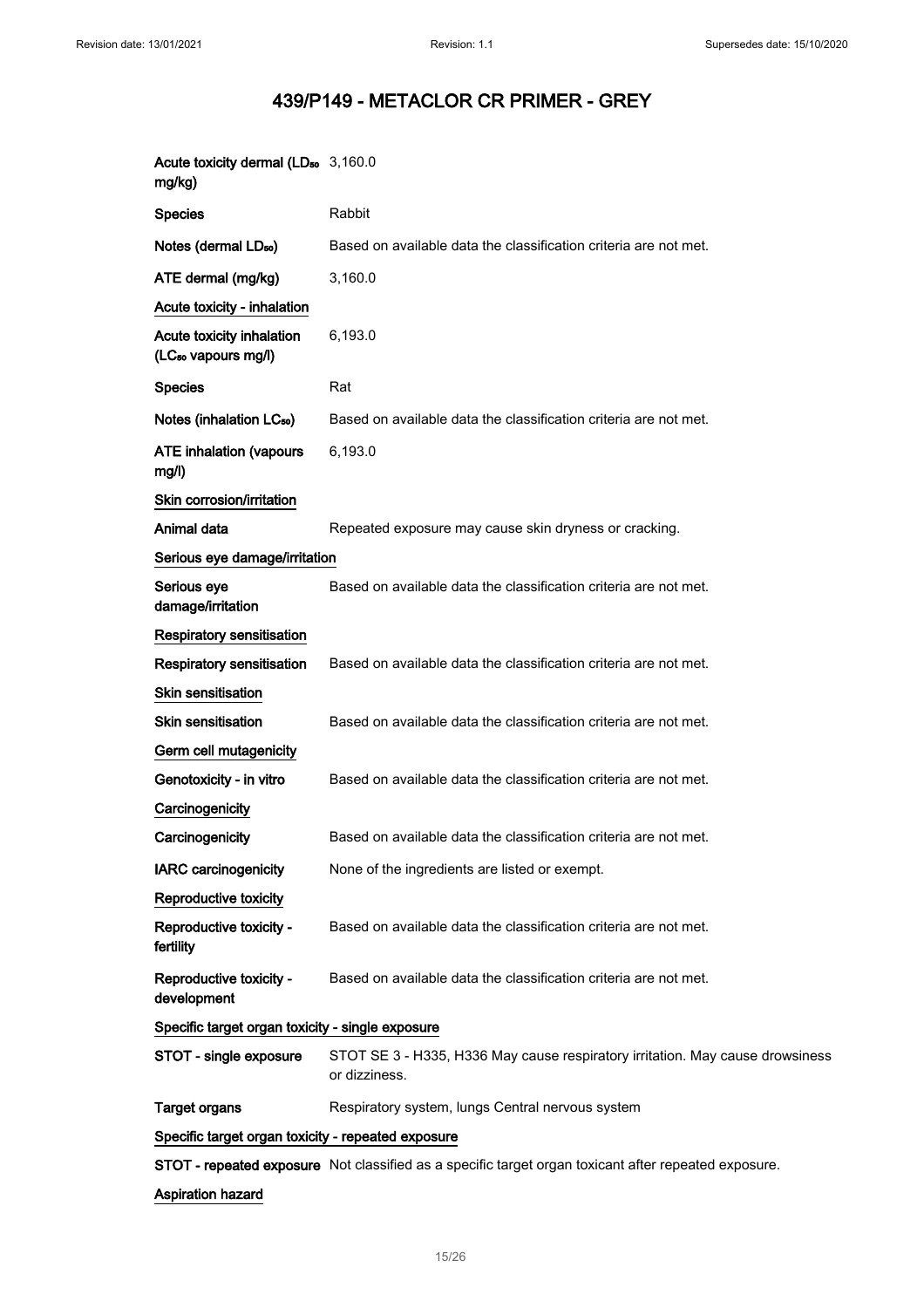| <b>Aspiration hazard</b>                        | Asp. Tox. 1 - H304 May be fatal if swallowed and enters airways. Pneumonia may<br>be the result if vomited material containing solvents reaches the lungs.                                                                                                                                                                                                  |  |
|-------------------------------------------------|-------------------------------------------------------------------------------------------------------------------------------------------------------------------------------------------------------------------------------------------------------------------------------------------------------------------------------------------------------------|--|
| <b>General information</b>                      | The severity of the symptoms described will vary dependent on the concentration<br>and the length of exposure.                                                                                                                                                                                                                                              |  |
| Inhalation                                      | A single exposure may cause the following adverse effects: Irritation of nose, throat<br>and airway. Difficulty in breathing. Coughing. Vapours may cause headache,<br>fatigue, dizziness and nausea. Central nervous system depression. During<br>application and drying, solvent vapours will be emitted. Vapours in high<br>concentrations are narcotic. |  |
| Ingestion                                       | Gastrointestinal symptoms, including upset stomach. Fumes from the stomach<br>contents may be inhaled, resulting in the same symptoms as inhalation. Aspiration<br>hazard if swallowed. Entry into the lungs following ingestion or vomiting may cause<br>chemical pneumonitis.                                                                             |  |
| Skin contact                                    | Repeated exposure may cause skin dryness or cracking. Discoloration of the skin.                                                                                                                                                                                                                                                                            |  |
| Eye contact                                     | May cause temporary eye irritation.                                                                                                                                                                                                                                                                                                                         |  |
| Route of exposure                               | Ingestion Inhalation Skin and/or eye contact                                                                                                                                                                                                                                                                                                                |  |
| <b>Target organs</b>                            | Central nervous system Respiratory system, lungs                                                                                                                                                                                                                                                                                                            |  |
|                                                 | <b>XYLENE</b>                                                                                                                                                                                                                                                                                                                                               |  |
| Acute toxicity - oral                           |                                                                                                                                                                                                                                                                                                                                                             |  |
| Acute toxicity oral (LD <sub>50</sub><br>mg/kg) | 3,523.0                                                                                                                                                                                                                                                                                                                                                     |  |
| <b>Species</b>                                  | Rat                                                                                                                                                                                                                                                                                                                                                         |  |
| ATE oral (mg/kg)                                | 3,523.0                                                                                                                                                                                                                                                                                                                                                     |  |
| Acute toxicity - dermal                         |                                                                                                                                                                                                                                                                                                                                                             |  |
| ATE dermal (mg/kg)                              | 1,100.0                                                                                                                                                                                                                                                                                                                                                     |  |
| Acute toxicity - inhalation                     |                                                                                                                                                                                                                                                                                                                                                             |  |
| <b>ATE inhalation (vapours</b><br>mg/l)         | 11.0                                                                                                                                                                                                                                                                                                                                                        |  |
| Serious eye damage/irritation                   |                                                                                                                                                                                                                                                                                                                                                             |  |
| Serious eye<br>damage/irritation                | Severely irritating to skin. Irritation of eyes is assumed. No testing is needed.                                                                                                                                                                                                                                                                           |  |
| <b>Respiratory sensitisation</b>                |                                                                                                                                                                                                                                                                                                                                                             |  |
| <b>Respiratory sensitisation</b>                | Not sensitising.                                                                                                                                                                                                                                                                                                                                            |  |
| Skin sensitisation                              |                                                                                                                                                                                                                                                                                                                                                             |  |
| <b>Skin sensitisation</b>                       | Not sensitising.                                                                                                                                                                                                                                                                                                                                            |  |
| Carcinogenicity                                 |                                                                                                                                                                                                                                                                                                                                                             |  |
| Carcinogenicity                                 | There is no evidence that the product can cause cancer.                                                                                                                                                                                                                                                                                                     |  |
| Reproductive toxicity                           |                                                                                                                                                                                                                                                                                                                                                             |  |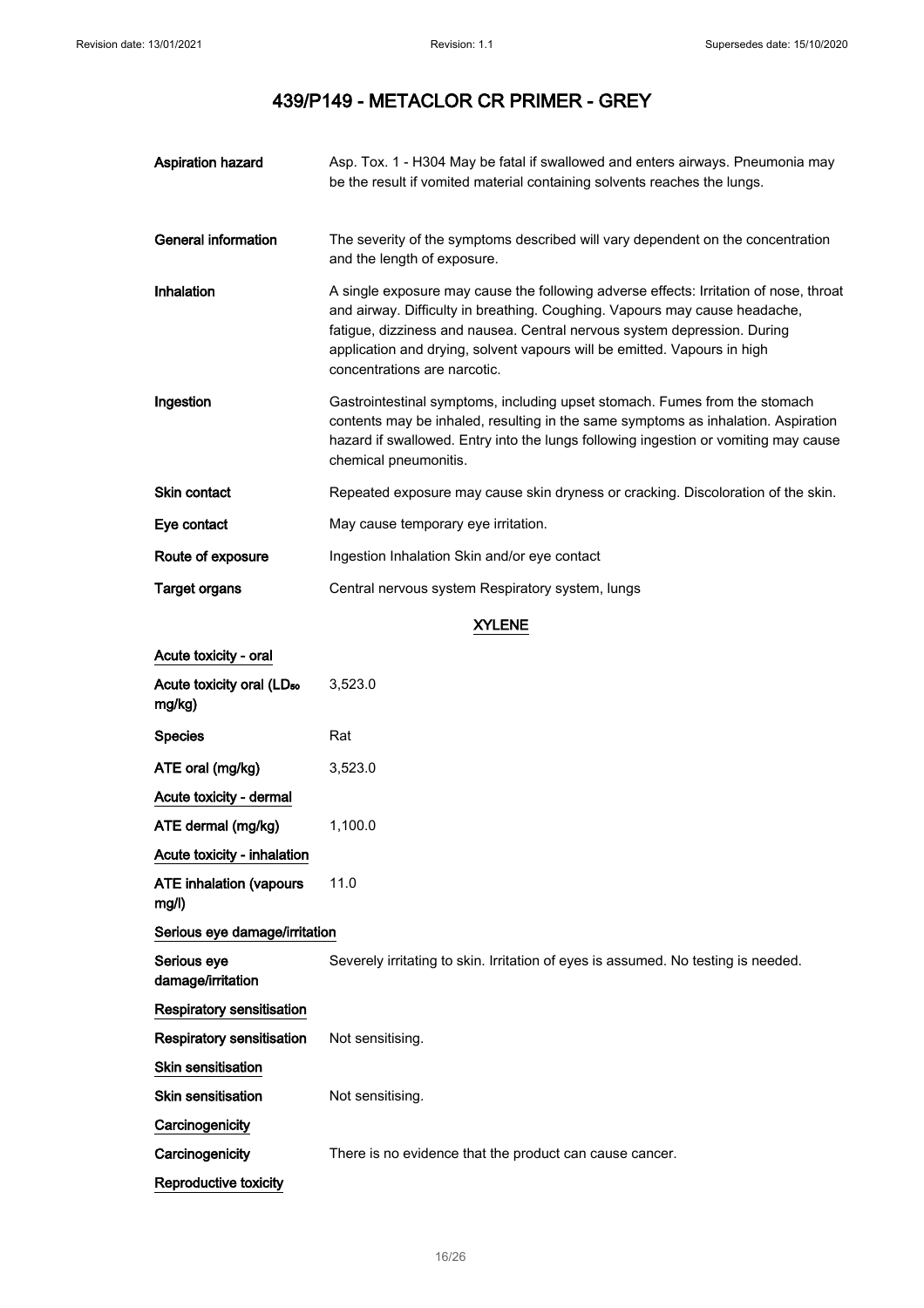| Reproductive toxicity -<br>fertility            | This substance has no evidence of toxicity to reproduction.                               |
|-------------------------------------------------|-------------------------------------------------------------------------------------------|
| Aspiration hazard                               |                                                                                           |
| <b>Aspiration hazard</b>                        | Kinematic viscosity $\leq$ 20.5 mm2/s.                                                    |
| Inhalation                                      | Harmful by inhalation.                                                                    |
| Ingestion                                       | Pneumonia may be the result if vomited material containing solvents reaches the<br>lungs. |
| <b>Skin contact</b>                             | Harmful in contact with skin.                                                             |
| Eye contact                                     | May cause severe eye irritation.                                                          |
| <b>Target organs</b>                            | Central nervous system Liver                                                              |
|                                                 | HYDROCARBONS, C9-C11, <2% AROMATICS                                                       |
| Acute toxicity - oral                           |                                                                                           |
| Acute toxicity oral (LD <sub>50</sub><br>mg/kg) | 5,100.0                                                                                   |
| <b>Species</b>                                  | Rat                                                                                       |
| ATE oral (mg/kg)                                | 5,100.0                                                                                   |

| ATE ORIH (MYKY)                                              | ວ. ເບບ.ບ         |
|--------------------------------------------------------------|------------------|
| Acute toxicity - dermal                                      |                  |
| Acute toxicity dermal (LD <sub>50</sub> 5,100.0<br>mg/kg)    |                  |
| <b>Species</b>                                               | Rabbit           |
| ATE dermal (mg/kg)                                           | 5,100.0          |
| Acute toxicity - inhalation                                  |                  |
| Acute toxicity inhalation<br>(LC <sub>50</sub> vapours mg/l) | 5,100.0          |
| <b>Species</b>                                               | Rat              |
| <b>ATE inhalation (vapours</b><br>mq/l                       | 5,100.0          |
| Skin corrosion/irritation                                    |                  |
| Skin corrosion/irritation                                    | Not irritating.  |
| Serious eye damage/irritation                                |                  |
| Serious eye<br>damage/irritation                             | Not irritating.  |
| Respiratory sensitisation                                    |                  |
| Respiratory sensitisation                                    | Not sensitising. |
| <b>Skin sensitisation</b>                                    |                  |
| <b>Skin sensitisation</b>                                    | Not sensitising. |
| Germ cell mutagenicity                                       |                  |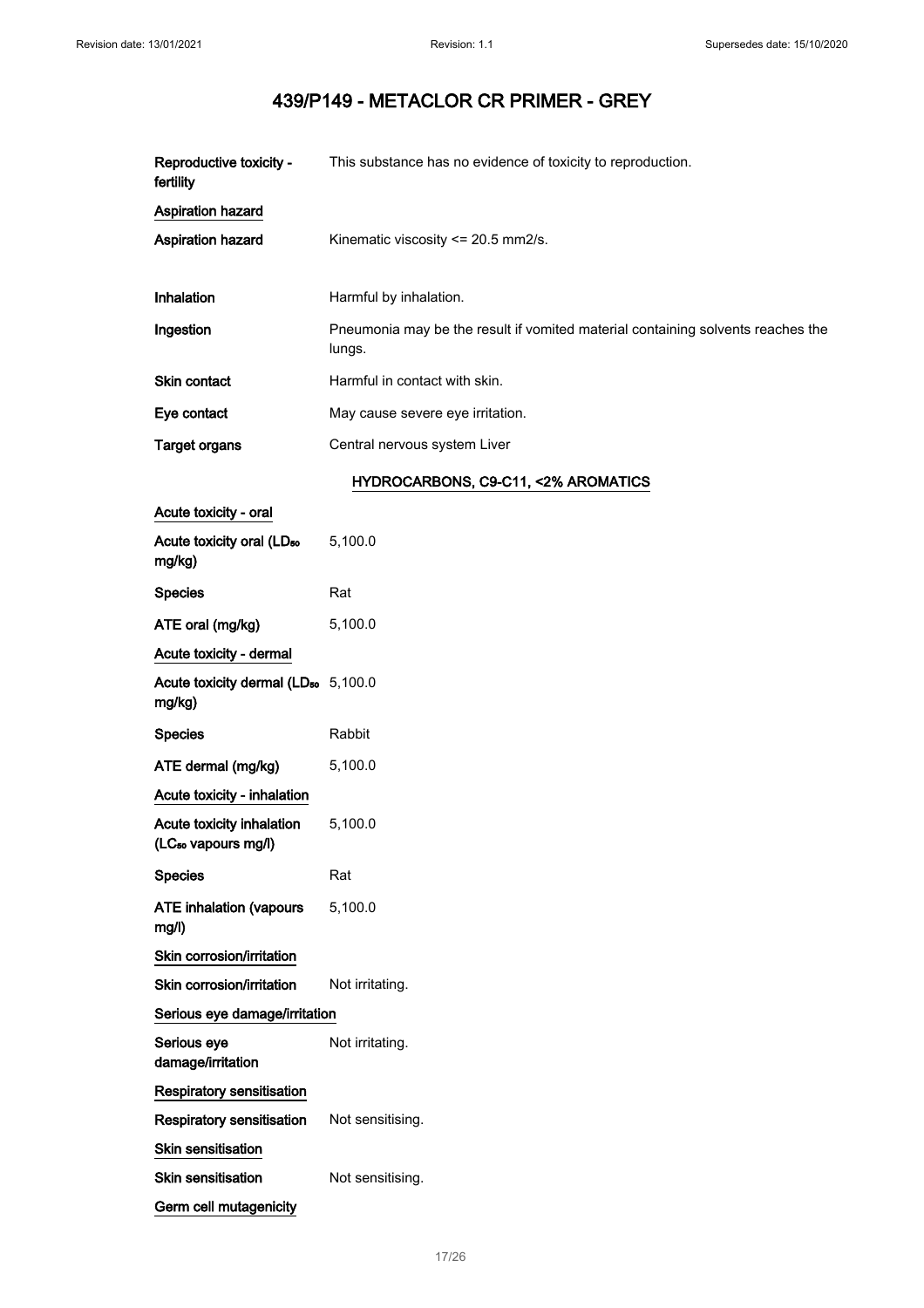|                 | Genotoxicity - in vitro                            | Chromosome aberration: Negative. This substance has no evidence of mutagenic<br>properties.                                        |
|-----------------|----------------------------------------------------|------------------------------------------------------------------------------------------------------------------------------------|
|                 | Carcinogenicity                                    |                                                                                                                                    |
|                 | Carcinogenicity                                    | Based on available data the classification criteria are not met.                                                                   |
|                 | Reproductive toxicity                              |                                                                                                                                    |
|                 | Reproductive toxicity -<br>fertility               | Fertility: -, Inhalation, Rat This substance has no evidence of toxicity to<br>reproduction.                                       |
|                 | Reproductive toxicity -<br>development             | Developmental toxicity: -:, Inhalation, Rat This substance has no evidence of<br>toxicity to reproduction.                         |
|                 | Specific target organ toxicity - repeated exposure |                                                                                                                                    |
|                 | STOT - repeated exposure Not available.            |                                                                                                                                    |
|                 | Aspiration hazard                                  |                                                                                                                                    |
|                 | Aspiration hazard                                  | Kinematic viscosity <= 20.5 mm2/s.                                                                                                 |
|                 |                                                    |                                                                                                                                    |
|                 | Inhalation                                         | Vapours may cause drowsiness and dizziness. Central nervous system depression.                                                     |
|                 | Ingestion                                          | Harmful: danger of serious damage to health by prolonged exposure if swallowed.                                                    |
|                 | Skin contact                                       | Product has a defatting effect on skin. May cause allergic contact eczema.                                                         |
|                 | Eye contact                                        | No specific health hazards known.                                                                                                  |
|                 | Route of exposure                                  | <b>Inhalation Dermal</b>                                                                                                           |
|                 | <b>SECTION 12: Ecological information</b>          |                                                                                                                                    |
| Ecotoxicity     |                                                    | Not regarded as dangerous for the environment. However, large or frequent spills may have<br>hazardous effects on the environment. |
|                 | Ecological information on ingredients.             |                                                                                                                                    |
|                 |                                                    | <b>XYLENE ISOMER MIXTURE</b>                                                                                                       |
|                 | Ecotoxicity                                        | The product is not expected to be hazardous to the environment.                                                                    |
|                 |                                                    | <b>XYLENE</b>                                                                                                                      |
|                 | Ecotoxicity                                        | The product is not expected to be hazardous to the environment.                                                                    |
| 12.1. Toxicity  |                                                    |                                                                                                                                    |
| <b>Toxicity</b> |                                                    | Based on available data the classification criteria are not met.                                                                   |
|                 | Ecological information on ingredients.             |                                                                                                                                    |
|                 |                                                    | <b>XYLENE ISOMER MIXTURE</b>                                                                                                       |
|                 | Acute aquatic toxicity                             |                                                                                                                                    |
|                 | Acute toxicity - fish                              | LC <sub>50</sub> , 96 hours: 2.6 mg/l, Fish                                                                                        |
|                 | Acute toxicity - aquatic<br>invertebrates          | EC <sub>50</sub> , 48 hours: 3.62 mg/l, Daphnia magna                                                                              |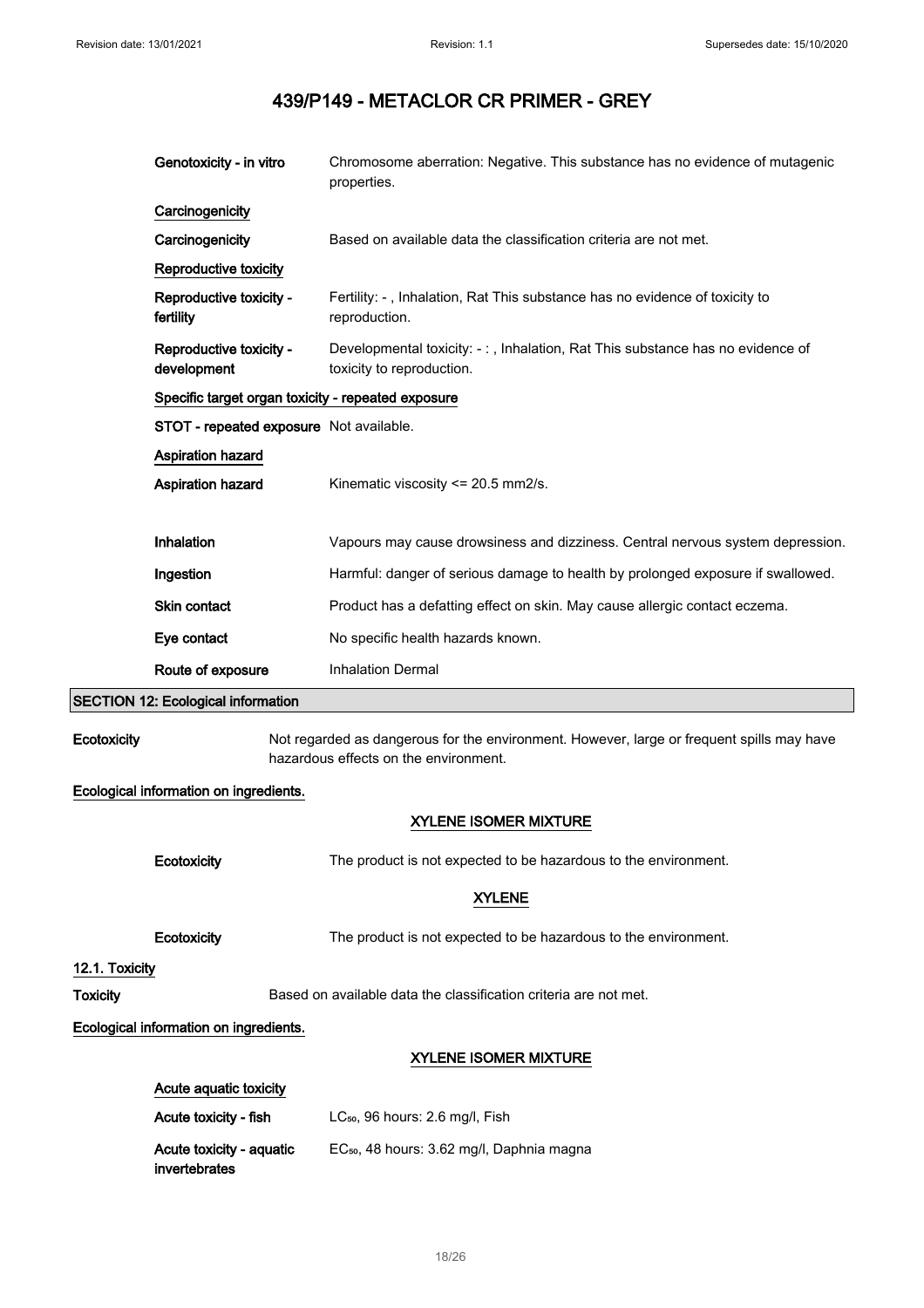| Acute toxicity - aquatic<br>plants          | IC <sub>50</sub> , 72 hours: 3.2 mg/l, Algae                                                                                                             |
|---------------------------------------------|----------------------------------------------------------------------------------------------------------------------------------------------------------|
|                                             | TRIZINC BIS(ORTHOPHOSPHATE)                                                                                                                              |
| Acute aquatic toxicity                      |                                                                                                                                                          |
| $LE(C)$ <sub>50</sub>                       | $0.1 < L(E)C50 \le 1$                                                                                                                                    |
| M factor (Acute)                            | 1                                                                                                                                                        |
| Acute toxicity - fish                       | LC <sub>50</sub> , 96 hours: Oncorhynchus mykiss 0.14 - 0.26 Zn2+ mg/l, Fish                                                                             |
| Acute toxicity - aquatic<br>invertebrates   | EC <sub>50</sub> , 48 hours: Daphnia magna 0.04 - 0.86 Zn2+ mg/l, Daphnia magna                                                                          |
| Acute toxicity - aquatic<br>plants          | EC <sub>50</sub> , 72 hours: 0.136 - 0.15 Zn2+ mg/l, Selenastrum capricornutum<br>IC <sub>50</sub> , 72 hours: Desmodesmus subspicatus < 0.3 mg/l, Algae |
| Chronic aquatic toxicity                    |                                                                                                                                                          |
| <b>NOEC</b>                                 | $0.01 < NOEC \le 0.1$                                                                                                                                    |
| Degradability                               | Non-rapidly degradable                                                                                                                                   |
| M factor (Chronic)                          | 1                                                                                                                                                        |
|                                             | <b>HYDROCARBONS, C9, AROMATICS</b>                                                                                                                       |
| <b>Toxicity</b>                             | Aquatic Chronic 2 - H411 Toxic to aquatic life with long lasting effects.                                                                                |
| Acute aquatic toxicity                      |                                                                                                                                                          |
| Acute toxicity - fish                       | LC <sub>50</sub> , 96 hours: 9.2 mg/l, Oncorhynchus mykiss (Rainbow trout)                                                                               |
| Acute toxicity - aquatic<br>invertebrates   | EC <sub>50</sub> , 48 hours: 3.2 mg/l, Daphnia magna                                                                                                     |
| Acute toxicity -<br>microorganisms          | EC <sub>50</sub> , 48 hours: 2.9 mg/l,                                                                                                                   |
| Chronic aquatic toxicity                    |                                                                                                                                                          |
| life stage                                  | Chronic toxicity - fish early NOEC, 28 days: 1.23 mg/l, Oncorhynchus mykiss (Rainbow trout)                                                              |
| Chronic toxicity - aquatic<br>invertebrates | NOEC, 21 : 2.14 mg/l, Daphnia magna                                                                                                                      |
|                                             | <b>XYLENE</b>                                                                                                                                            |
| Acute aquatic toxicity                      |                                                                                                                                                          |
| Acute toxicity - fish                       | LC <sub>50</sub> , 96 hours: 2.6 mg/l, Fish                                                                                                              |
| Acute toxicity - aquatic<br>invertebrates   | EC <sub>50</sub> , 48 hours: 3.62 mg/l, Daphnia magna                                                                                                    |
| Acute toxicity - aquatic<br>plants          | IC <sub>50</sub> , 72 hours: 3.2 mg/l, Algae                                                                                                             |

## HYDROCARBONS, C9-C11, <2% AROMATICS

## Acute aquatic toxicity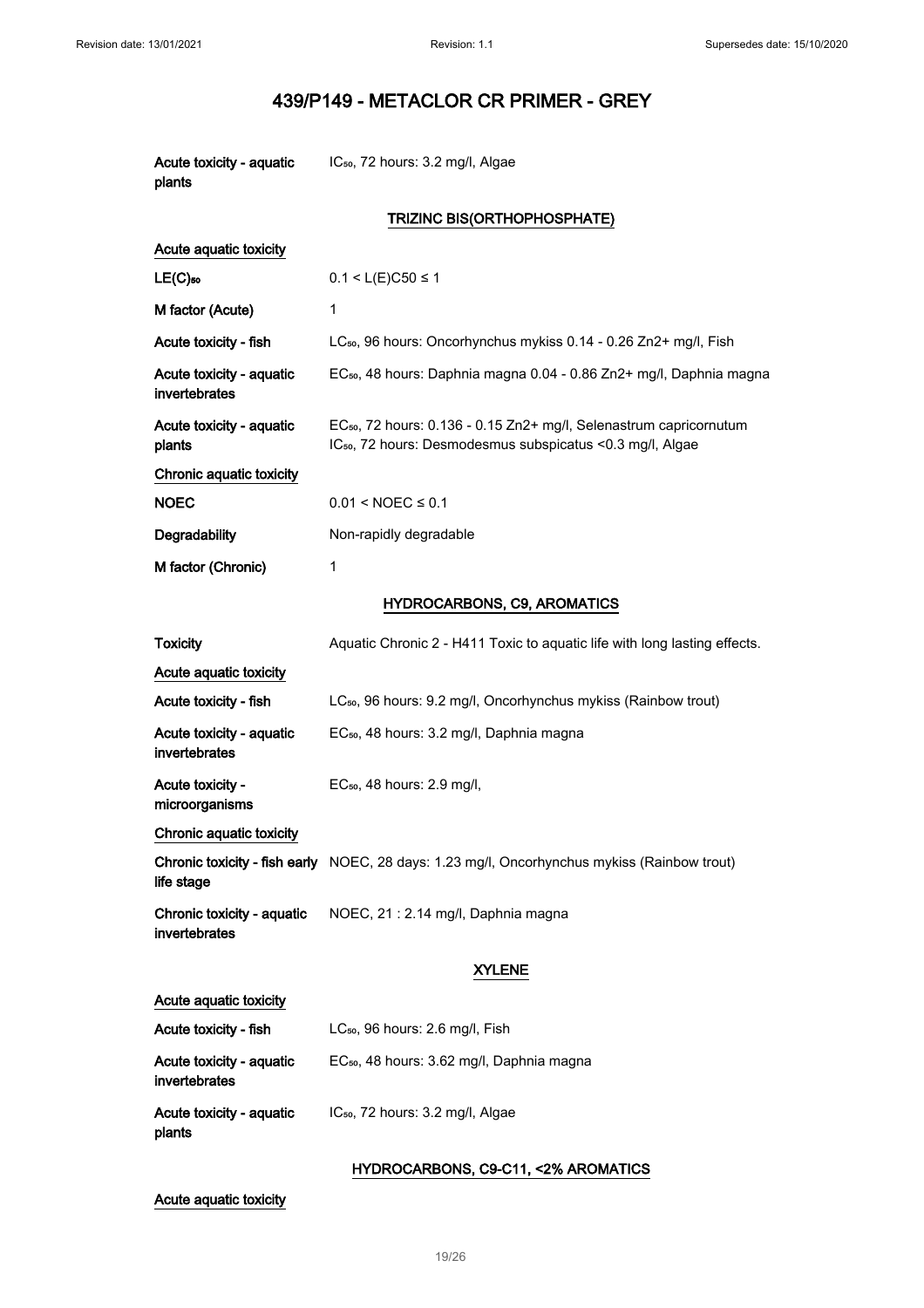| Acute toxicity - fish                       | LC50, > 96 hours: 1000 mg/l, Oncorhynchus mykiss (Rainbow trout)<br>Substance did not cause acute toxicity to fish                 |
|---------------------------------------------|------------------------------------------------------------------------------------------------------------------------------------|
| Acute toxicity - aquatic<br>invertebrates   | Substance did not cause acute toxicity to the freshwater invertebrates<br>EC <sub>50</sub> , 48 hours: >1000 mg/l, Daphnia magna   |
| Acute toxicity - aquatic<br>plants          | EC <sub>50</sub> , > 72 hours: 1000 mg/l, Freshwater algae<br>Substance did not cause acute toxicity to the freshwater green algae |
| <b>Acute toxicity -</b><br>microorganisms   | $EC_{50}$ , $\geq$ : 100 mg/l, Activated sludge                                                                                    |
| Chronic aquatic toxicity                    |                                                                                                                                    |
| life stage                                  | Chronic toxicity - fish early NOEC, 28 days: 0.131 mg/l, Oncorhynchus mykiss (Rainbow trout)                                       |
| Chronic toxicity - aquatic<br>invertebrates | NOEC, 28 days: 0.23 mg/l, Daphnia magna                                                                                            |

## 12.2. Persistence and degradability

Persistence and degradability The degradability of the product is not known.

## Ecological information on ingredients.

## XYLENE ISOMER MIXTURE

| Persistence and<br>degradability       | The product is readily biodegradable.                                                             |
|----------------------------------------|---------------------------------------------------------------------------------------------------|
|                                        | <b>HYDROCARBONS, C9, AROMATICS</b>                                                                |
| Persistence and<br>degradability       | The degradability of the product is not known.                                                    |
| Biodegradation                         | - 78%: 28 days                                                                                    |
|                                        | <b>XYLENE</b>                                                                                     |
| Persistence and<br>degradability       | The product is readily biodegradable.                                                             |
|                                        | HYDROCARBONS, C9-C11, <2% AROMATICS                                                               |
| Persistence and<br>degradability       | The product is readily biodegradable.                                                             |
| Phototransformation                    | Oxidises rapidly by photo-chemical reactions in air                                               |
| <b>Biodegradation</b>                  | - 80 Degradation (%): 28 days<br>Test - 301F Ready Biodegradability - Manometric Respiratory Test |
| 12.3. Bioaccumulative potential        |                                                                                                   |
| <b>Bioaccumulative potential</b>       | No data available on bioaccumulation.                                                             |
| <b>Partition coefficient</b>           | Not determined.                                                                                   |
| Ecological information on ingredients. |                                                                                                   |

XYLENE ISOMER MIXTURE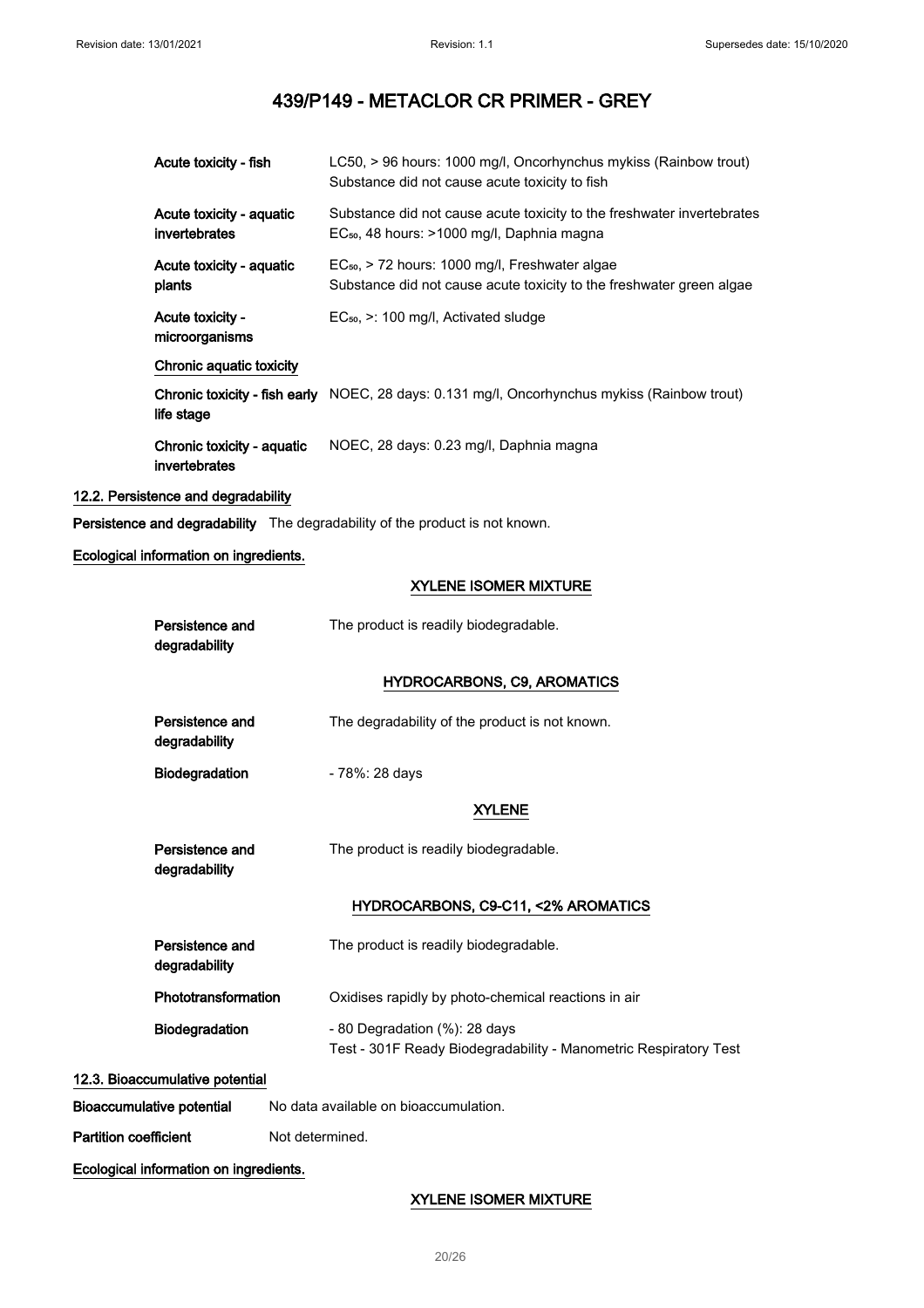|                        | <b>Partition coefficient</b>             | log Kow: 3.12 - 3.2                                                                                                                  |
|------------------------|------------------------------------------|--------------------------------------------------------------------------------------------------------------------------------------|
|                        |                                          | TRIZINC BIS(ORTHOPHOSPHATE)                                                                                                          |
|                        | <b>Bioaccumulative potential</b>         | The product is not bioaccumulating.                                                                                                  |
|                        |                                          |                                                                                                                                      |
|                        |                                          | <b>HYDROCARBONS, C9, AROMATICS</b>                                                                                                   |
|                        | Bioaccumulative potential                | No data available on bioaccumulation.                                                                                                |
|                        | <b>Partition coefficient</b>             | Not available.                                                                                                                       |
|                        |                                          | <b>XYLENE</b>                                                                                                                        |
|                        | <b>Partition coefficient</b>             | log Kow: 3.12 - 3.2                                                                                                                  |
|                        |                                          | HYDROCARBONS, C9-C11, <2% AROMATICS                                                                                                  |
|                        | <b>Bioaccumulative potential</b>         | The product contains potentially bioaccumulating substances.                                                                         |
|                        | <b>Partition coefficient</b>             | log Pow: 5 - 6.7                                                                                                                     |
| 12.4. Mobility in soil |                                          |                                                                                                                                      |
| <b>Mobility</b>        | surfaces.                                | Volatile liquid. The product contains organic solvents which will evaporate easily from all                                          |
|                        | Ecological information on ingredients.   |                                                                                                                                      |
|                        |                                          | <b>HYDROCARBONS, C9, AROMATICS</b>                                                                                                   |
|                        | <b>Mobility</b>                          | No data available.                                                                                                                   |
|                        |                                          | HYDROCARBONS, C9-C11, <2% AROMATICS                                                                                                  |
|                        | <b>Mobility</b>                          | The product contains volatile organic compounds (VOCs) which will evaporate<br>easily from all surfaces. Readily absorbed into soil. |
|                        | Adsorption/desorption<br>coefficient     | Not available.                                                                                                                       |
|                        | Surface tension                          | 24.5 mN/m @ 20°C                                                                                                                     |
|                        | 12.5. Results of PBT and vPvB assessment |                                                                                                                                      |
| assessment             | Results of PBT and vPvB                  | This product does not contain any substances classified as PBT or vPvB.                                                              |
|                        | Ecological information on ingredients.   |                                                                                                                                      |
|                        |                                          | <b>XYLENE ISOMER MIXTURE</b>                                                                                                         |
|                        | Results of PBT and vPvB<br>assessment    | This substance is not classified as PBT or vPvB according to current EU criteria.                                                    |
|                        |                                          | TRIZINC BIS(ORTHOPHOSPHATE)                                                                                                          |
|                        | Results of PBT and vPvB<br>assessment    | This substance is not classified as PBT or vPvB according to current EU criteria.                                                    |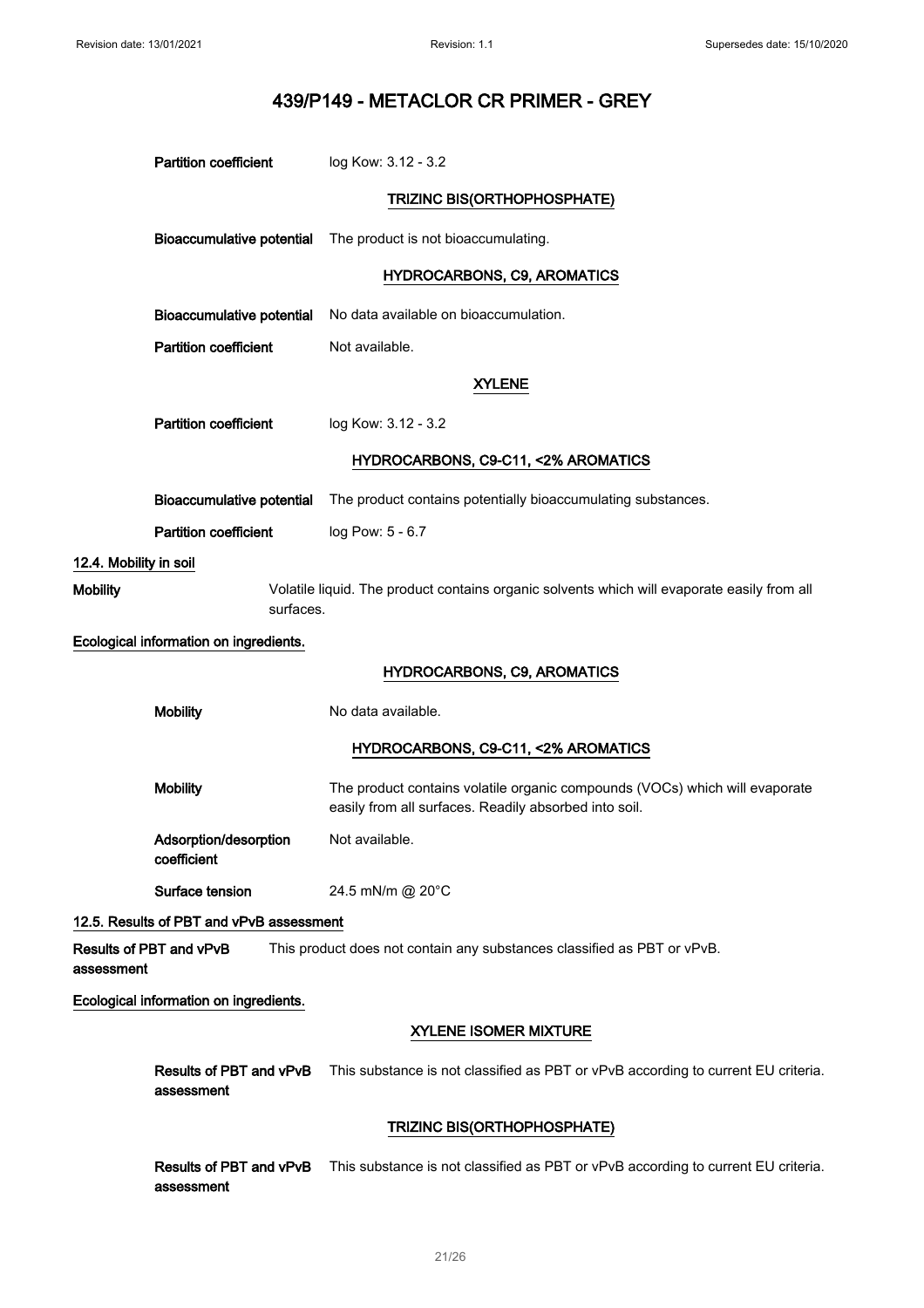## HYDROCARBONS, C9, AROMATICS

|                            | assessment                                 |             | Results of PBT and vPvB This substance is not classified as PBT or vPvB according to current EU criteria.                                                                                                                                                                                                                                                                                                                                                                                                                                                                                                                                                                                                                                               |
|----------------------------|--------------------------------------------|-------------|---------------------------------------------------------------------------------------------------------------------------------------------------------------------------------------------------------------------------------------------------------------------------------------------------------------------------------------------------------------------------------------------------------------------------------------------------------------------------------------------------------------------------------------------------------------------------------------------------------------------------------------------------------------------------------------------------------------------------------------------------------|
|                            |                                            |             | <b>XYLENE</b>                                                                                                                                                                                                                                                                                                                                                                                                                                                                                                                                                                                                                                                                                                                                           |
|                            | Results of PBT and vPvB<br>assessment      |             | This substance is not classified as PBT or vPvB according to current EU criteria.                                                                                                                                                                                                                                                                                                                                                                                                                                                                                                                                                                                                                                                                       |
|                            |                                            |             | HYDROCARBONS, C9-C11, <2% AROMATICS                                                                                                                                                                                                                                                                                                                                                                                                                                                                                                                                                                                                                                                                                                                     |
|                            | Results of PBT and vPvB<br>assessment      |             | This substance is not classified as PBT or vPvB according to current EU criteria.                                                                                                                                                                                                                                                                                                                                                                                                                                                                                                                                                                                                                                                                       |
|                            | 12.6. Other adverse effects                |             |                                                                                                                                                                                                                                                                                                                                                                                                                                                                                                                                                                                                                                                                                                                                                         |
| Other adverse effects      |                                            | None known. |                                                                                                                                                                                                                                                                                                                                                                                                                                                                                                                                                                                                                                                                                                                                                         |
|                            | Ecological information on ingredients.     |             |                                                                                                                                                                                                                                                                                                                                                                                                                                                                                                                                                                                                                                                                                                                                                         |
|                            |                                            |             | TRIZINC BIS(ORTHOPHOSPHATE)                                                                                                                                                                                                                                                                                                                                                                                                                                                                                                                                                                                                                                                                                                                             |
|                            | Other adverse effects                      |             | Not available.                                                                                                                                                                                                                                                                                                                                                                                                                                                                                                                                                                                                                                                                                                                                          |
|                            |                                            |             | <b>HYDROCARBONS, C9, AROMATICS</b>                                                                                                                                                                                                                                                                                                                                                                                                                                                                                                                                                                                                                                                                                                                      |
|                            | Other adverse effects                      |             | None known.                                                                                                                                                                                                                                                                                                                                                                                                                                                                                                                                                                                                                                                                                                                                             |
|                            |                                            |             | HYDROCARBONS, C9-C11, <2% AROMATICS                                                                                                                                                                                                                                                                                                                                                                                                                                                                                                                                                                                                                                                                                                                     |
|                            | Other adverse effects                      |             | Not known.                                                                                                                                                                                                                                                                                                                                                                                                                                                                                                                                                                                                                                                                                                                                              |
|                            | <b>SECTION 13: Disposal considerations</b> |             |                                                                                                                                                                                                                                                                                                                                                                                                                                                                                                                                                                                                                                                                                                                                                         |
|                            | 13.1. Waste treatment methods              |             |                                                                                                                                                                                                                                                                                                                                                                                                                                                                                                                                                                                                                                                                                                                                                         |
| <b>General information</b> |                                            |             | The generation of waste should be minimised or avoided wherever possible. Reuse or recycle<br>products wherever possible. This material and its container must be disposed of in a safe<br>way. Disposal of this product, process solutions, residues and by-products should at all times<br>comply with the requirements of environmental protection and waste disposal legislation and<br>any local authority requirements. When handling waste, the safety precautions applying to<br>handling of the product should be considered. Care should be taken when handling emptied<br>containers that have not been thoroughly cleaned or rinsed out. Empty containers or liners<br>may retain some product residues and hence be potentially hazardous. |
| Disposal methods           |                                            |             | Do not empty into drains. Dispose of surplus products and those that cannot be recycled via a<br>licensed waste disposal contractor. Waste, residues, empty containers, discarded work<br>clothes and contaminated cleaning materials should be collected in designated containers,<br>labelled with their contents. Waste packaging should be collected for reuse or recycling.<br>Incineration or landfill should only be considered when recycling is not feasible.                                                                                                                                                                                                                                                                                  |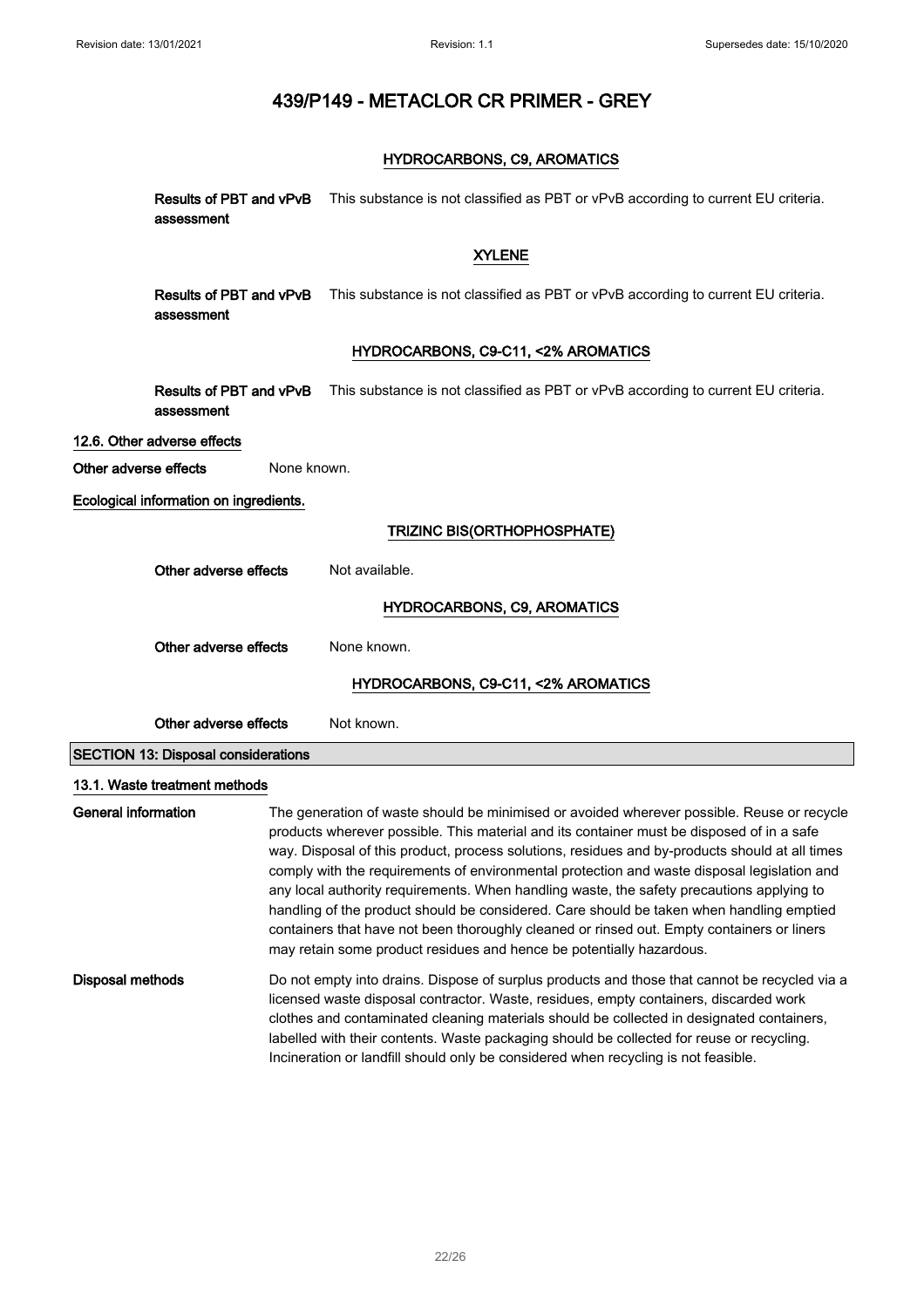Waste class When this coating, in its liquid state, as supplied, becomes a waste, it is categorised as hazardous waste, with code 08 01 11\* (SOLVENT BASED LIQUID WASTE). Part-used containers, not drained and/or rigorously scraped out and containing dried residues of the supplied coating, are categorised as hazardous waste, with code 08 01 11\* (SOLVENT BASED LIQUID WASTE). If mixed with other wastes, the above waste code may not be applicable. Used containers, drained and/or rigorously scraped out and containing dry residues of the supplied coating, are categorised as non-hazardous waste, with code 15 01 02 (plastic packaging) or 15 01 04 (metal packaging).

## SECTION 14: Transport information

General **For limited quantity packaging/limited load information**, consult the relevant modal documentation using the data shown in this section.

## 14.1. UN number

| UN No. (ADR/RID)                         | 1263  |
|------------------------------------------|-------|
| UN No. (IMDG)                            | 1263  |
| UN No. (ICAO)                            | 1263  |
| 14.2. UN proper shipping name            |       |
| Proper shipping name<br>(ADR/RID)        | PAINT |
| Proper shipping name (IMDG) PAINT        |       |
| <b>Proper shipping name (ICAO)</b> PAINT |       |
| 14.3. Transport hazard class(es)         |       |
| <b>ADR/RID class</b>                     | 3     |
| <b>IMDG class</b>                        | 3     |
| ICAO class/division                      | 3     |
|                                          |       |

#### Transport labels



| 14.4. Packing group          |   |
|------------------------------|---|
| <b>ADR/RID packing group</b> | Ш |
| <b>IMDG packing group</b>    | Ш |
| ICAO packing group           | Ш |
|                              |   |

## 14.5. Environmental hazards

Environmentally hazardous substance/marine pollutant



### 14.6. Special precautions for user

Always transport in closed containers that are upright and secure. Ensure that persons transporting the product know what to do in the event of an accident or spillage.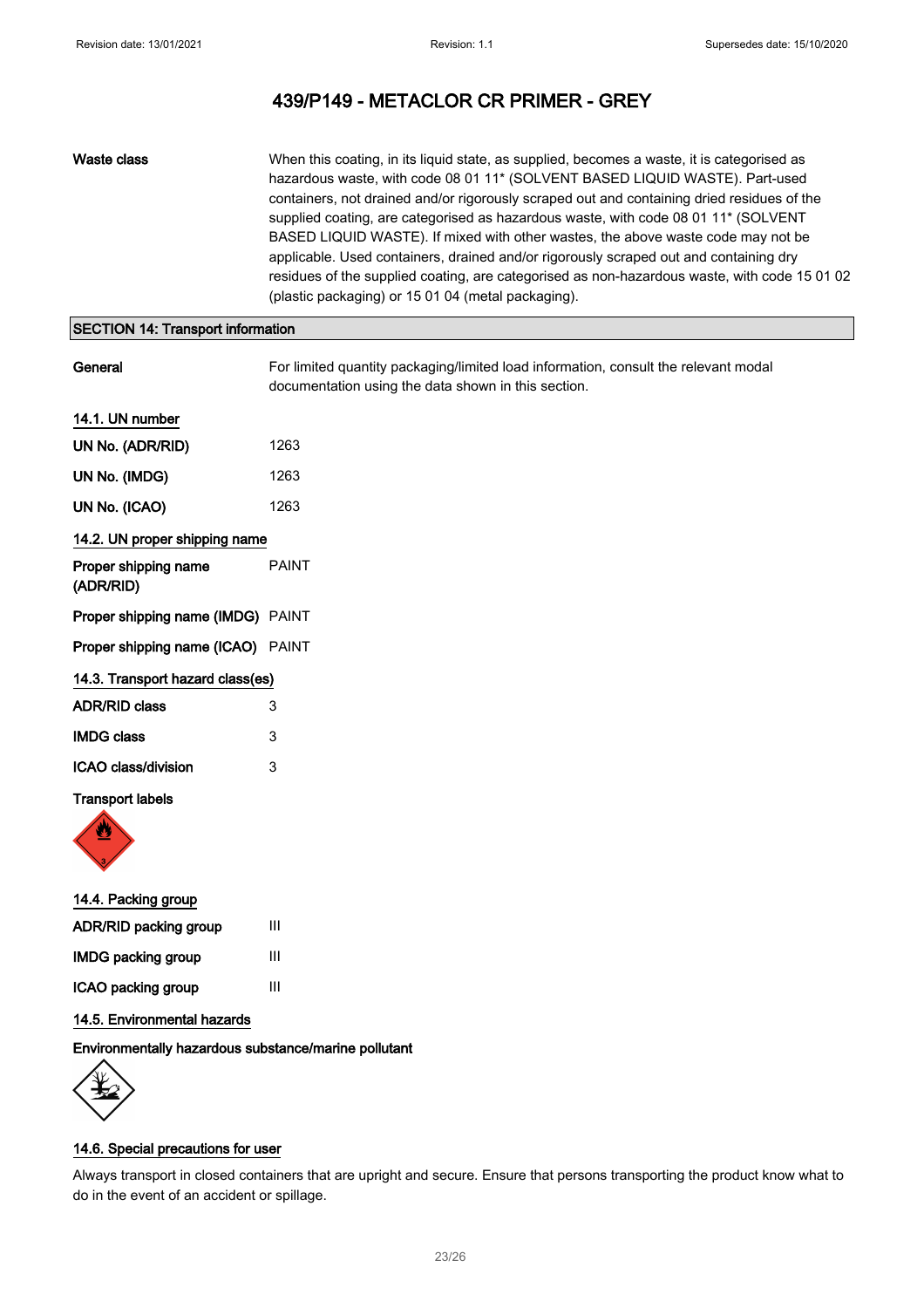| $F-E$ , S-E |
|-------------|
|             |

Tunnel restriction code (D/E)

## 14.7. Transport in bulk according to Annex II of MARPOL and the IBC Code

Transport in bulk according to Not applicable. Annex II of MARPOL 73/78 and the IBC Code

## SECTION 15: Regulatory information

## 15.1. Safety, health and environmental regulations/legislation specific for the substance or mixture

EU legislation Regulation (EC) No 1907/2006 of the European Parliament and of the Council of 18 December 2006 concerning the Registration, Evaluation, Authorisation and Restriction of Chemicals (REACH) (as amended). Commission Regulation (EU) No 2015/830 of 28 May 2015. Regulation (EC) No 1272/2008 of the European Parliament and of the Council of 16 December 2008 on classification, labelling and packaging of substances and mixtures (as amended).

## 15.2. Chemical safety assessment

No chemical safety assessment has been carried out.

## Inventories

## EU - EINECS/ELINCS

None of the ingredients are listed or exempt.

| SECTION 16: Other information |                                                                                     |
|-------------------------------|-------------------------------------------------------------------------------------|
|                               |                                                                                     |
| Abbreviations and acronyms    | ADR: European Agreement concerning the International Carriage of Dangerous Goods by |
| used in the safety data sheet | Road.                                                                               |
|                               | ADN: European Agreement concerning the International Carriage of Dangerous Goods by |
|                               | Inland Waterways.                                                                   |
|                               | RID: European Agreement concerning the International Carriage of Dangerous Goods by |
|                               | Rail.                                                                               |
|                               | IATA: International Air Transport Association.                                      |
|                               | ICAO: Technical Instructions for the Safe Transport of Dangerous Goods by Air.      |
|                               | IMDG: International Maritime Dangerous Goods.                                       |
|                               | CAS: Chemical Abstracts Service.                                                    |
|                               | ATE: Acute Toxicity Estimate.                                                       |
|                               | $LC_{50}$ : Lethal Concentration to 50 % of a test population.                      |
|                               | LD <sub>50</sub> : Lethal Dose to 50% of a test population (Median Lethal Dose).    |
|                               | EC <sub>50</sub> : 50% of maximal Effective Concentration.                          |
|                               | PBT: Persistent, Bioaccumulative and Toxic substance.                               |
|                               | vPvB: Very Persistent and Very Bioaccumulative.                                     |
|                               |                                                                                     |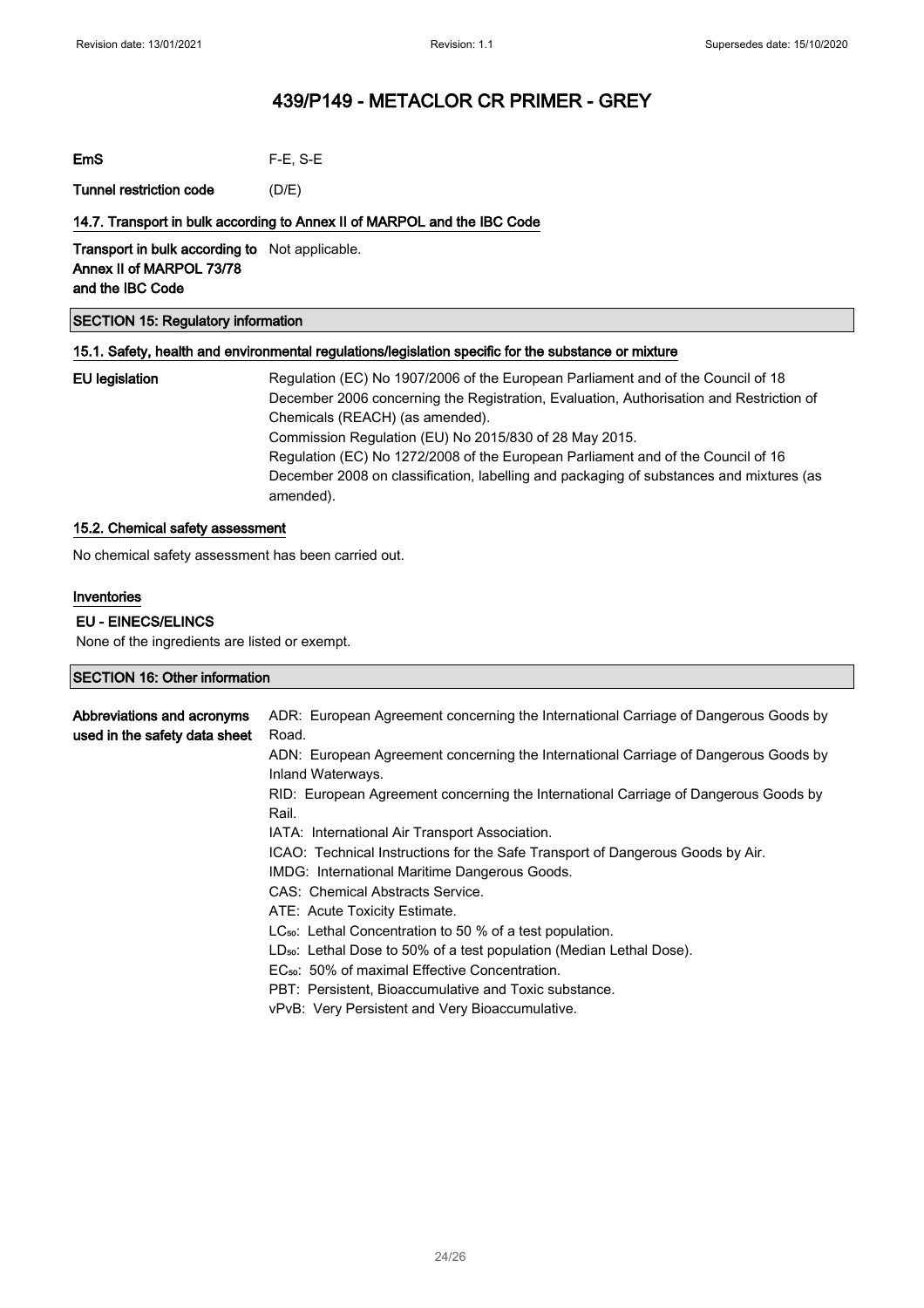| <b>Classification abbreviations</b> | Acute Tox. = Acute toxicity                                                                         |
|-------------------------------------|-----------------------------------------------------------------------------------------------------|
| and acronyms                        | Aquatic Acute = Hazardous to the aquatic environment (acute)                                        |
|                                     | Aquatic Chronic = Hazardous to the aquatic environment (chronic)                                    |
|                                     | Asp. Tox. = Aspiration hazard                                                                       |
|                                     | Carc. = Carcinogenicity                                                                             |
|                                     | Eye Dam. = Serious eye damage                                                                       |
|                                     | Eye Irrit. = Eye irritation                                                                         |
|                                     | Flam. Liq. = Flammable liquid                                                                       |
|                                     | Repr. = Reproductive toxicity                                                                       |
|                                     | Resp. Sens. = Respiratory sensitisation                                                             |
|                                     | Skin Corr. = Skin corrosion                                                                         |
|                                     | Skin Irrit. = Skin irritation                                                                       |
|                                     | Skin Sens. = Skin sensitisation                                                                     |
|                                     | STOT RE = Specific target organ toxicity-repeated exposure                                          |
|                                     | STOT SE = Specific target organ toxicity-single exposure                                            |
|                                     |                                                                                                     |
| <b>Training advice</b>              | Read and follow manufacturer's recommendations. Only trained personnel should use this<br>material. |
| <b>Revision comments</b>            | Issued in new format for Reach compliance in accordance with EC 1272/2008 Issued in                 |
|                                     | accordance with Annex II to REACH, as amended by Commission Regulation (EU) No.                     |
|                                     | 2015/830 Revision to sections 2, 8, 11 & 12 for reclassification of solvents.                       |
|                                     |                                                                                                     |
| <b>Issued by</b>                    | Technical Dept. (P.E.)                                                                              |
| <b>Revision date</b>                | 13/01/2021                                                                                          |
| Revision                            | 1.1                                                                                                 |
| Supersedes date                     | 15/10/2020                                                                                          |
| <b>SDS number</b>                   | 21035                                                                                               |
| <b>SDS status</b>                   | Approved.                                                                                           |
| Hazard statements in full           | H225 Highly flammable liquid and vapour.                                                            |
|                                     | H226 Flammable liquid and vapour.                                                                   |
|                                     | H302 Harmful if swallowed.                                                                          |
|                                     | H304 May be fatal if swallowed and enters airways.                                                  |
|                                     | H312 Harmful in contact with skin.                                                                  |
|                                     | H315 Causes skin irritation.                                                                        |
|                                     | H317 May cause an allergic skin reaction.                                                           |
|                                     | H318 Causes serious eye damage.                                                                     |
|                                     | H319 Causes serious eye irritation.                                                                 |
|                                     | H332 Harmful if inhaled.                                                                            |
|                                     |                                                                                                     |
|                                     | H334 May cause allergy or asthma symptoms or breathing difficulties if inhaled.                     |
|                                     | H335 May cause respiratory irritation.                                                              |
|                                     | H336 May cause drowsiness or dizziness.                                                             |
|                                     | H373 May cause damage to organs through prolonged or repeated exposure.                             |
|                                     | H373 May cause damage to organs (Hearing organs) through prolonged or repeated                      |
|                                     | exposure.                                                                                           |
|                                     | H373 May cause damage to organs (Respiratory system, lungs) through prolonged or                    |
|                                     | repeated exposure if inhaled.                                                                       |
|                                     | H400 Very toxic to aquatic life.                                                                    |
|                                     | H410 Very toxic to aquatic life with long lasting effects.                                          |
|                                     | H411 Toxic to aquatic life with long lasting effects.                                               |
|                                     | H412 Harmful to aquatic life with long lasting effects.                                             |